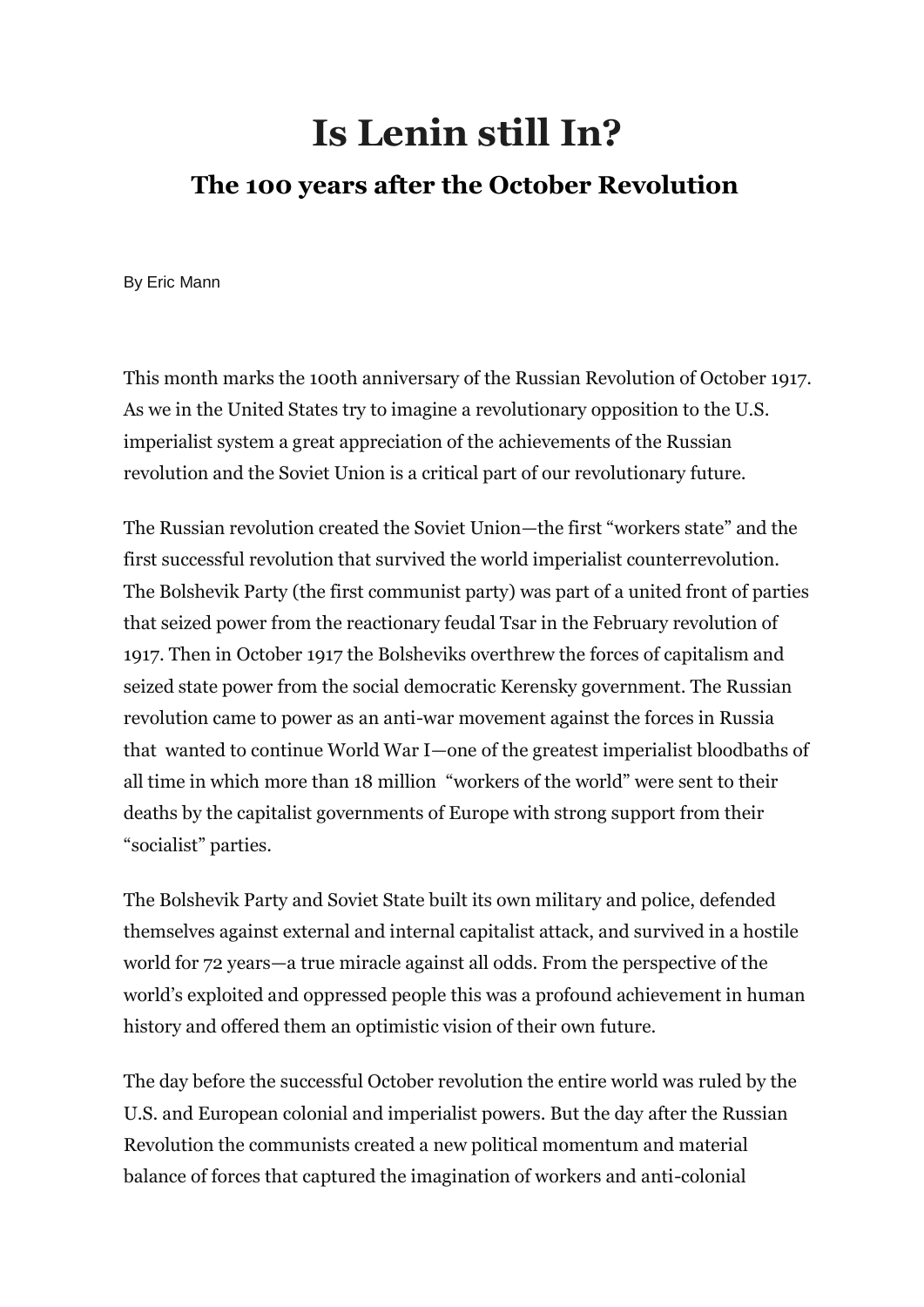movements all over the world. This was reflected in the Indian independence victory of 1947, the Chinese revolution of 1949, the Cuban revolution of 1959, African independence movements in Ghana, the Congo, Guinea Bissau, Kenya, and Tanzania, the Vietnamese revolution from 1945 until its victory in 1975, and the South African independence movement against apartheid culminating in the victory of 1994.

The Soviet Union was a great friend of Black people in the United States and the pro-Soviet Communist Party of the United States (CPUSA) attracted some of the greatest Black political figures in U.S. history—Richard Wright, Claudia Jones, Harry Haywood, W.E.B. DuBois, Paul Robeson, William L. Patterson and tens of thousands of Black sharecroppers, domestic workers, auto and steelworkers as well. In 1951, in the midst of a ferocious U.S. war against communists all over the world, Black communists Patterson, DuBois, and Robeson produced the historic and still prescient *We Charge Genocide: The Historic Petition to the United Nations for Relief of a Crime Against the Negro People by the United States*. A reading of that document 66 years later reflects the painful, egregious, and endless war of the U.S. government against Black people and the Black nation today.

Those of us in the United States who participated in the great revolutions of the Two Decades of the Sixties (1955-1975) were all pro-communist and with our own concerns and even criticisms, pro-Soviet. I was blessed to work as a field secretary with the Congress of Racial Equality and work closely with the Student Non-Violent Coordinating Committee and the Mississippi Freedom Democratic Party. Later, I was an organizer with the Newark Community Union Project and Students for a Democratic Society and worked closely with the Black Panther Party.

At that time in history we had a sense of history. We saw the United States as what Dr. King called "the greatest purveyor of violence in the world" and saw the peoples and revolutions of the Third World and the socialist and communist nations as our allies in a world united front against our own government. We supported the Cuban revolution and appreciated Soviet support for Cuba and hated the U.S. government and the CIA for working to overthrow the Cuban revolution. We supported the Vietnamese revolution and thanked both the Soviets and Chinese for trying to stop our own government's genocide against the people of Vietnam and contributing to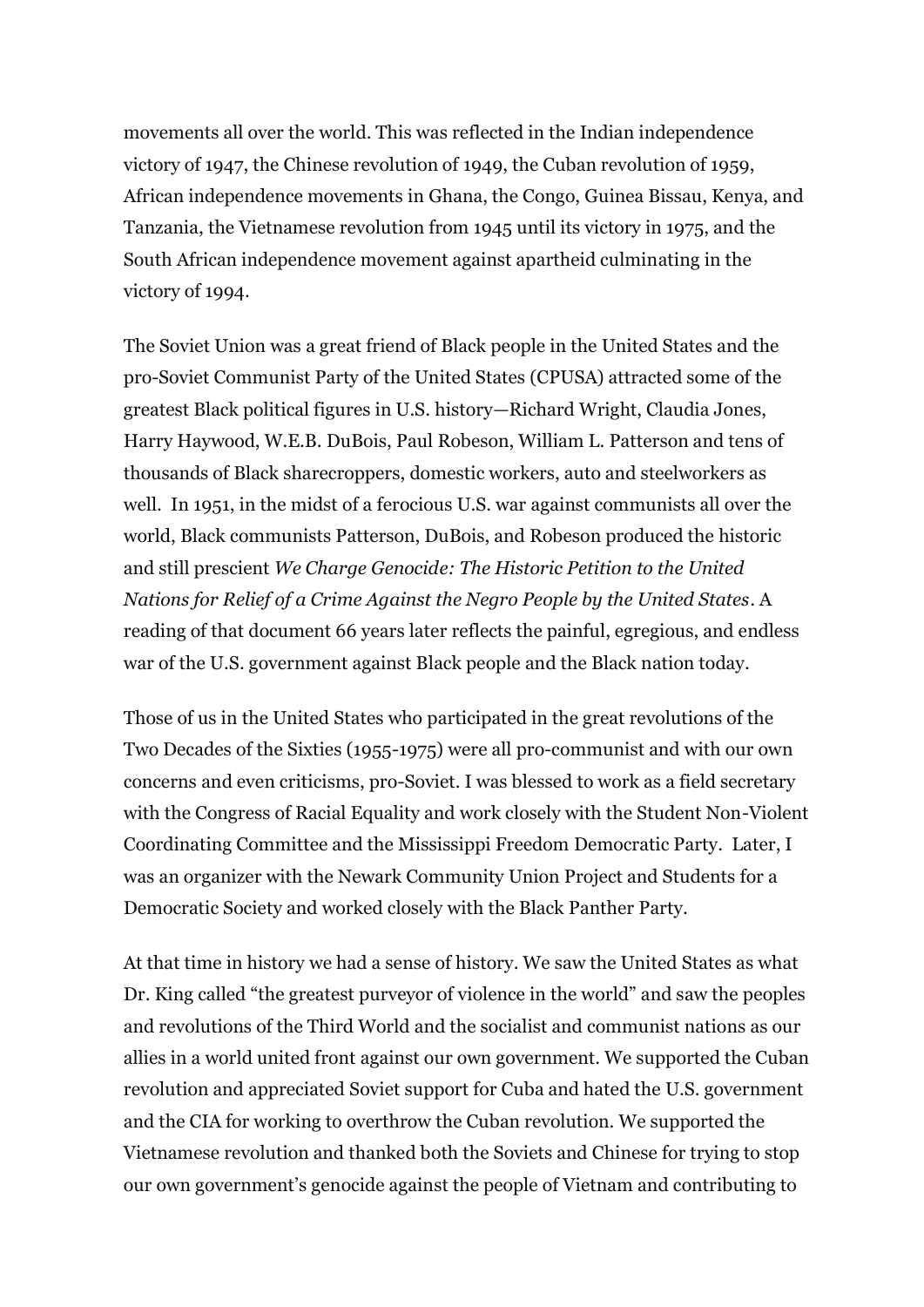the Vietnamese victory as we tried to stop U.S. genocide against Indigenous and Black people inside the U.S. borders as well.

Today, a new generation of organizers and those searching for revolutionary answers, especially those leading heroic struggles in Black, Latino, and Indigenous communities in the U.S. can advance their work by challenging the anti-communist lies of the system, studying the great revolutionary achievements of the Russian, Chinese, Vietnamese, Cuban, and African revolutions, and in particular on the 100th Anniversary of the Russian Revolution, study Soviet history from the perspective of its friends and delve into the great work of pro-communist Pan African leaders Harry Haywood, Paul Robeson and W.E.B. DuBois. Our only hope is to situate ourselves in the long continuum of revolutionary experiments with a sense of deep appreciation and the most profound opposition to the crimes of the U.S. government throughout its history that continue today

I ask you to go on a journey with me to appreciate, celebrate, analyze, and learn from the key achievements of the Russian Revolution and to see the errors and abuses of that and other revolutions in the larger frame of our own government's role as the World Center of Counter-revolution that has worked to attack, infiltrate, suppress, sabotage, assassinate, invade, and if possible overthrow every successful revolutionary movement and revolution in the world

#### **State and Revolution**

The Russian revolution was the first revolution that seized state power, built its own military and police, beat back the capitalists, and was able to sustain its own revolutionary advances against the most reactionary and brutal attacks to overthrow it. It was a "workers state" that was born in the caldron of a world dominated by U.S. and European imperialism—a world capitalist system that was exercising a brutal world colonial dictatorship over the peoples of Africa, Asia, and Latin America and Black, Indigenous, and other colonial peoples inside its borders. The Russian revolution came out of the womb needing to defend its very existence from a world imperialist system that carried out counter-revolutionary infanticide as a central tenet of its strategy and existence.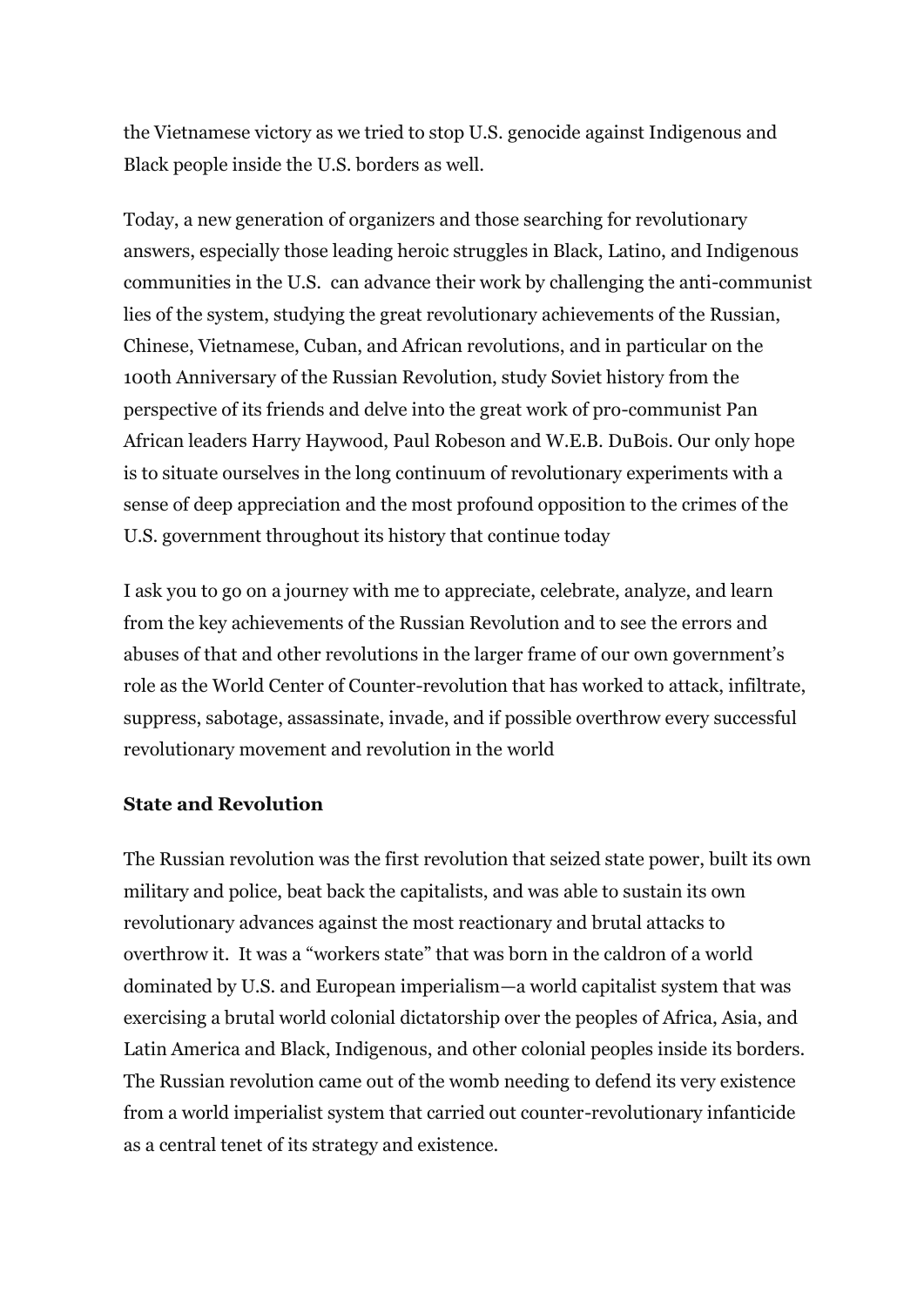Imagine that in August 1917, while V.I. Lenin was hiding in exile, he wrote *[State](http://www.amazon.com/exec/obidos/ASIN/160386735X/counterpunchmaga)  [and Revolution](http://www.amazon.com/exec/obidos/ASIN/160386735X/counterpunchmaga)*, arguing that Russian communists had to understand that a revolution involved a forcible seizure of power. Miraculously, only 2 months later the Bolsheviks did just that. Lenin argued that if capitalism ruled through armed force than the only revolutionary possibility was the armed overthrow of the capitalist state.

"if the state is the product of the irreconcilability of class antagonisms, if it is a power standing above society and "alienating itself more and more from it", it is clear that the liberation of the oppressed class is impossible not only without a violent revolution, but also without the destruction of the apparatus of state power which was created by the ruling class and which is the embodiment of this "alienation"

State and revolution and the successful Russian revolution spoke to the direct experience of oppressed people all over the world–even if European socialists, their consciousness already clouded by the super-profits of empire, disagreed.

\* In 1492, there were more than 100 million Indigenous peoples in the Americas. They had built complex and advanced societies that had their own conflicts and wars among them but none based on barbarism and genocide—a unique byproduct of Christian European feudal capitalism. The invasion of the Spanish and Portuguese with horses, steel weapons, and even bacteria as weapons of war wiped out entire indigenous societies in decades and in a century reduced the Indigenous population by 90 percent. The Indigenous peoples fought back as warriors but could not defeat the armed states of Spain, Portugal, England, France, and later the United States. I point readers to *[An Indigenous People's History of the United](http://www.amazon.com/exec/obidos/ASIN/0807057835/counterpunchmaga)  [States](http://www.amazon.com/exec/obidos/ASIN/0807057835/counterpunchmaga)* by Roxanne Dunbar Ortiz.

\* In 1796 armed African slaves in Haiti led by Toussaint L' Ouverture miraculously overthrew French rule in Haiti. This was met by the most vicious armed counterrevolution by the French in which L'Ouverture was captured and brought to France where he died in prison. The French imposed the most brutal reparations on the Haitians to pay them back for their loss of human property— reparations that they are collecting to this day as the U.S. dominates Haiti militarily and the people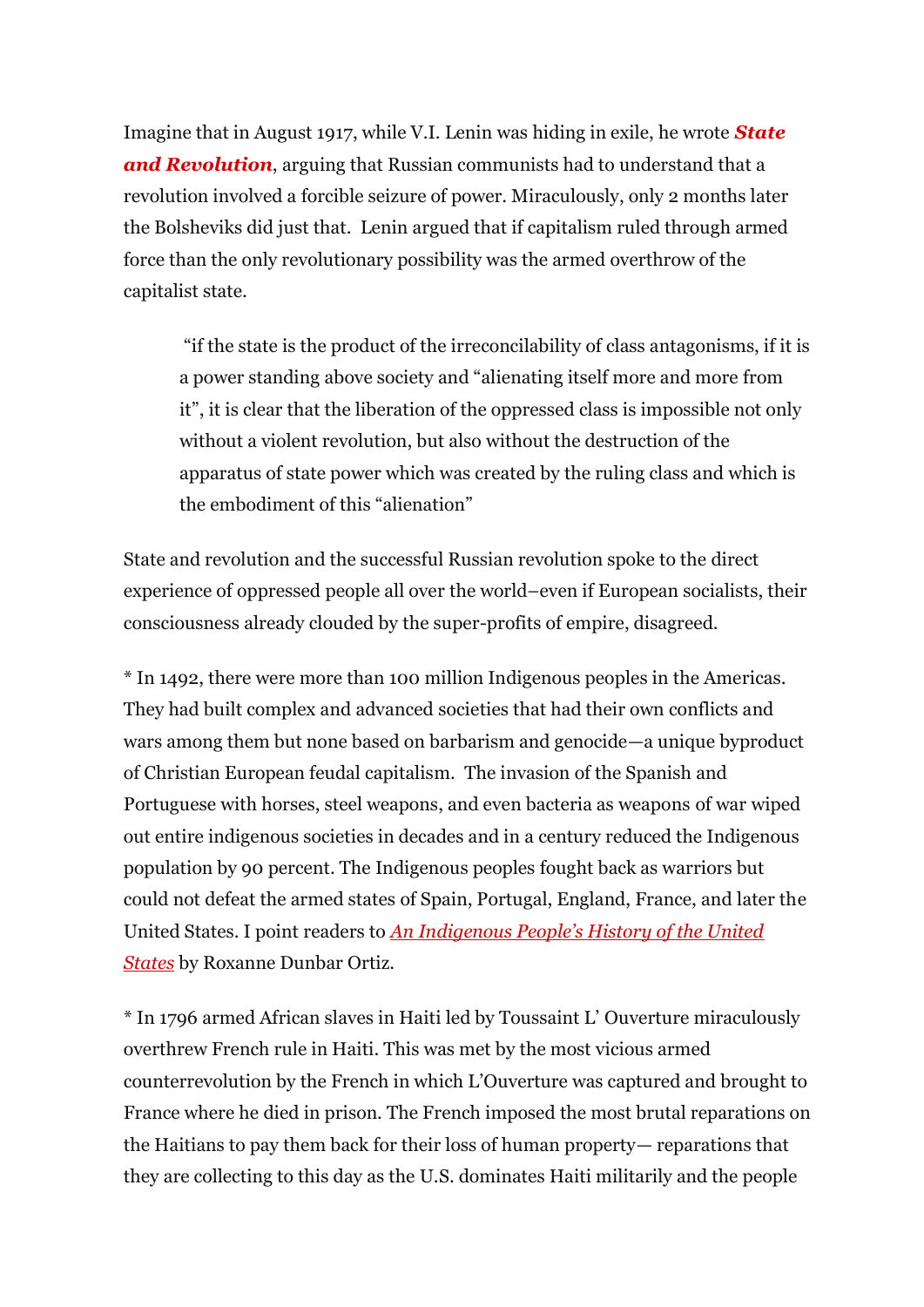live under subjugation and poverty. See Black Jacobins: Toussaint L'Ouverture and the San Domingo Revolution by C.L.R. James

\* In 1863, after President Lincoln issued the Emancipation Proclamation more than 400,000 Black slaves fled the plantations and joined the Union army where many of them were armed and played the critical role in the defeat of the Confederacy. From 1865 to 1877, a broad united front of radical Republicans, anti-monopoly progressive capitalists, Black freed slaves becoming free peasants, workers, and professionals, and white workers, enforced by Northern troops—state power imposed what W.E.B. DuBois also called "the dictatorship of the proletariat" over the defeated Southern planters and racists. By 1877 the Republicans, representing northern monopoly capital, agreed to turn the South back to the reactionary Slaveocracy and what followed was a true genocide and re-enslavement of 5 million Blacks. DuBois' *[Black Reconstruction in America](http://www.amazon.com/exec/obidos/ASIN/0684856573/counterpunchmaga)* is one of the greatest analyses of the challenges of Black revolutionary strategy and the inherent relationship between Black liberation and anti-imperialism as well as the reactionary nature of white corporate capitalism itself.

\* In 1871, the French proletariat rose up in a great revolution, the Paris Commune. Karl Marx called that 30 day rebellion the first reflection of "the dictatorship of the proletariat" meaning that for once the working class armed itself to protect itself against the bourgeois or capitalist dictatorship. The Commune was met with brutal retaliation by the French monarchy and bourgeoisie–with more than 20,000 communards murdered in the counter-revolution.

So, since long before 1492 oppressed people have understood that unless there was an armed force to overthrow the armed forces of the oppressors there was no hope. Thus, when in October 1917 the Bolsheviks successfully seized state power, created their own armed forces, suppressed the armed forces of the occupying powers and reactionary forces in a bloody civil war, the Soviet Union's successful seizure of maintenance of state power was seen all over the world as a great historical victory–the first time in modern history that the masses of oppressed people had successfully managed to not just overthrow the power of their oppressors but create military structure to protect and maintain a new society.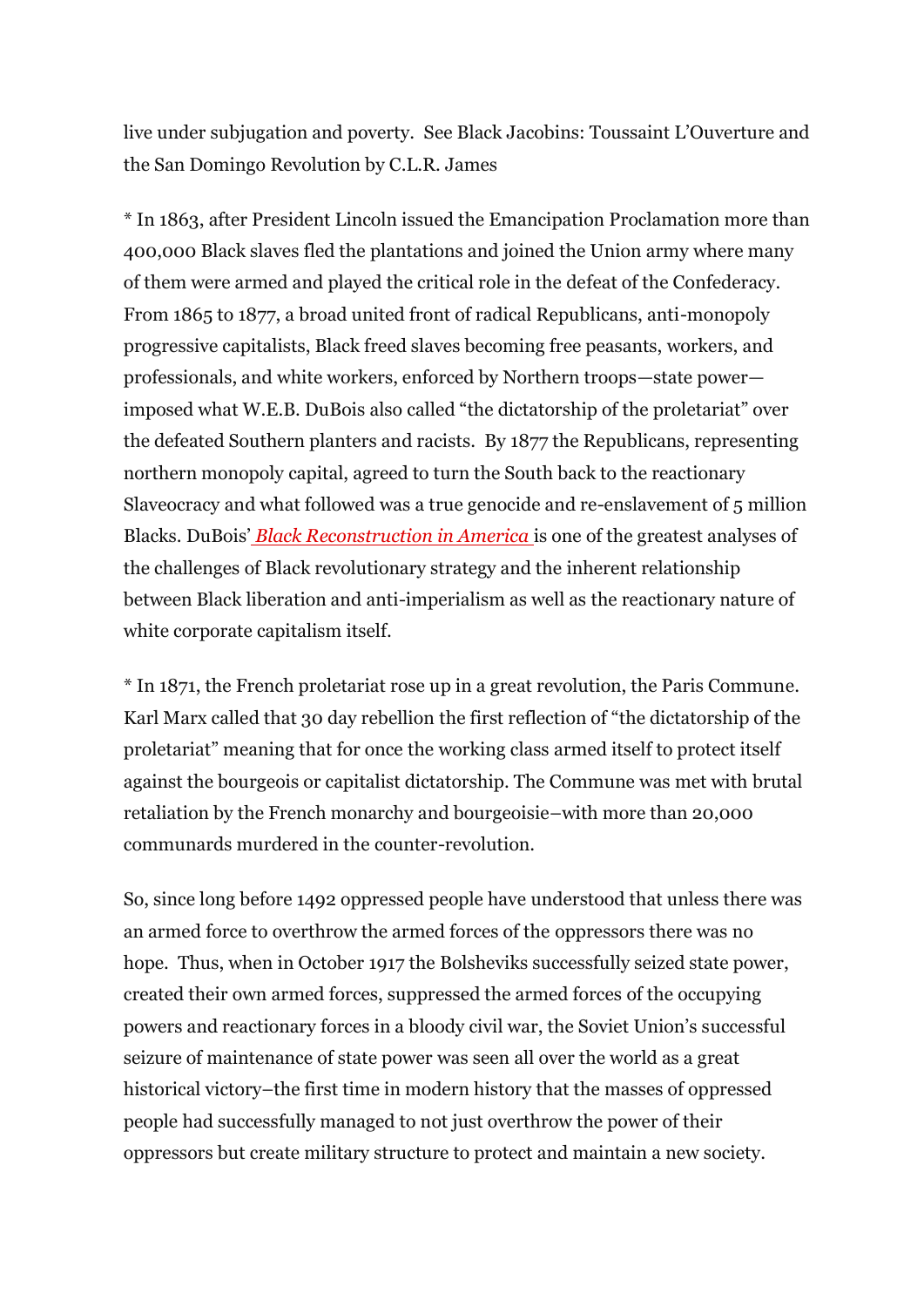In that context, the Soviet victory raised the straetegic question of control of the army and police for every social movement in the world and was the first revolution that was not immediately overthrown by capitalist powers. This was one reason the United States and the European capitalist and colonial powers sought the overthrow of the Soviet Union from the day it came to power and oppressed people all over the world felt inspiration from its victory. Throughout this essay I will document the consistent, relentless, and ruthless efforts by the U.S. government to overthrow the Russian revolution until yes—from 1917 to 1989—and the antiimperialist imperative of decent people in the U.S. to stand up to our government's role as the World's Center of Counterrevolution.

*The Soviet Union successfully defended its revolution from a brutal world invasion of imperialist countries* that included the British, U.S., and Canadians, Indian colonial recruits sent by England, Scots, and 70,000 Japanese troops. It also had to defeat a right-wing assault inside Russia, appropriately called "The Whites!" in a civil war instigated by the world imperialist powers. The Russian Revolution came to power in blood and war instigated against it by the most powerful imperialist forces in the world and won! The Soviet Union was built on military force against military force. Let the record show that the United States, England, Japan, and every other capitalist state " tried to overthrow the Russian revolution and had they succeeded they would have re-established a bloody puppet government as they have all over the world. The October Revolution, led by workers, peasants, and a political party that had never governed and had been underground for a decade, took on the entire world capitalist system—and won!

#### **The Bolshevik Revolution as an Anti-Imperialist Socialist Revolution**

The Bolshevik revolution came to power in struggle not just against European capitalism and imperialism but European social democracy—especially the German Social Democratic party led by Karl Kautsky that played a role in provoking World War I. As such, the Russian revolution was not an extension of European "socialism" but its negation.

The Russian revolution was based on Lenin's analysis of *[Imperialism: the Highest](http://www.amazon.com/exec/obidos/ASIN/1603866639/counterpunchmaga)  [State of Capitalism](http://www.amazon.com/exec/obidos/ASIN/1603866639/counterpunchmaga)* written in 1917. Lenin explained that capitalism in its monopoly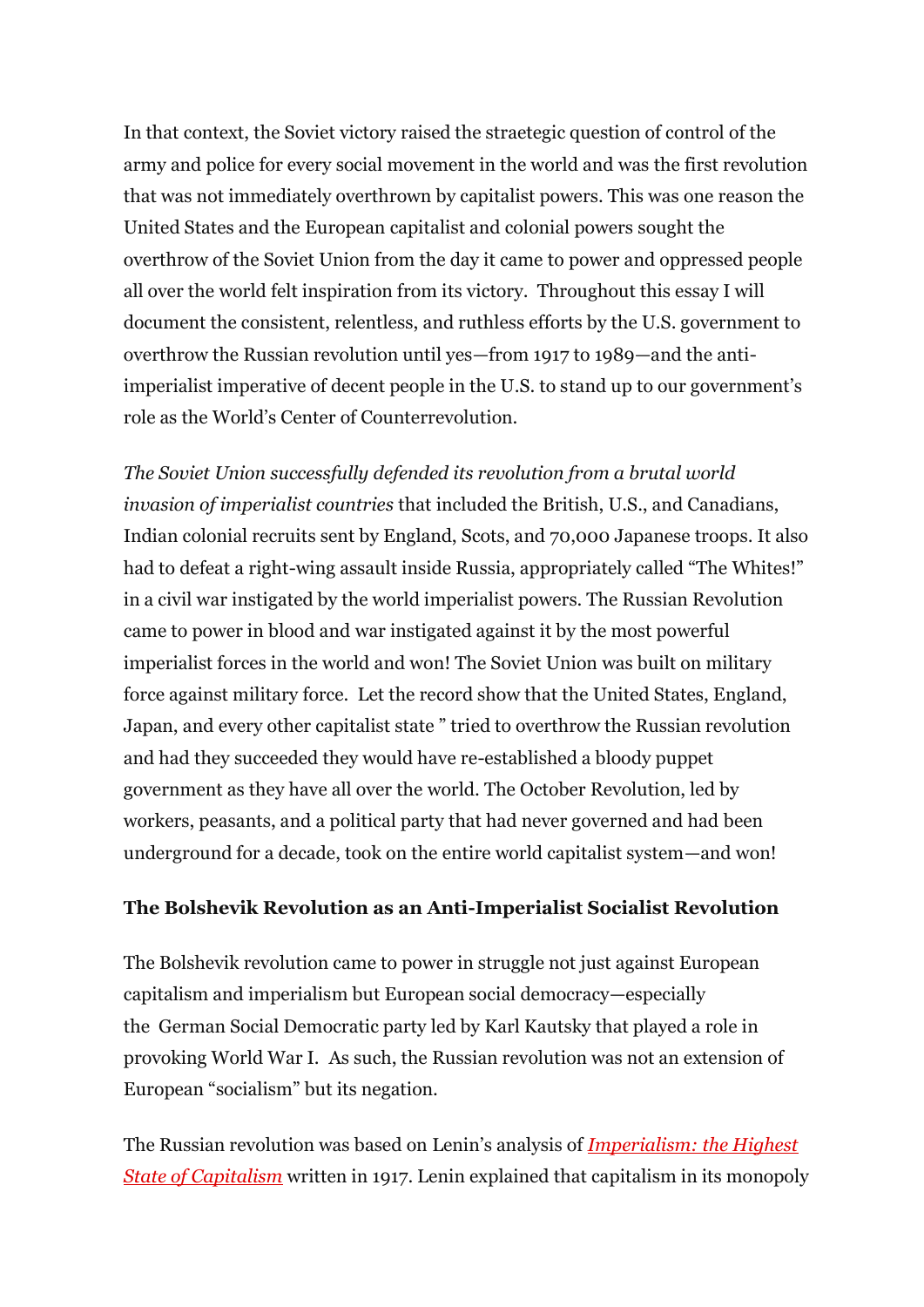stage—the merger of industrial and finance capital—went beyond the exploitation of the European proletariat to the oppression of whole nations and peoples of the colonies. As such, Lenin argued a world revolutionary strategy should change from "workers of the world unite" to "workers and oppressed peoples of the world unite." More than that, Lenin argued that significant sectors of the U.S. and European working class benefited from "the super-profits of imperialism" and, without aggressive anti-imperialist socialist/communist parties, would support their own ruling classes in inter-imperialist wars. He argued that the responsibility of workers in "oppressor nations" —England, Germany, France, the United States, Russia, and all those whose capitalist system benefitted from the oppression of whole nations and peoples—was to side with the colonies' struggle for selfdetermination and independence against their own governments. Otherwise, the socialist parties of the West would become "opportunists and scoundrels."

But as World War I approached, the European Social Democrats (who were at the time, the only form of socialists even with many tendencies among them) not just supported but actively participated in their own nation's division of the world and one of the most bloody and disgraceful world wars–18 million deaths and 23 million wounded. As the winds of war began swirling in Europe, Lenin, Leon Trotsky, Rosa Luxemburg and other left socialists aggressively opposed the war and urged workers of the world to build an anti-war movement. But Karl Kautsky, the father of German Social Democracy supported a world war initiated by Germany as did the vast majority of French, Italian, English, Austrian socialists who all capitulated to oppressor nation aspirations and supported their own capitalist classes against each other and agreed to their division of the world—including the colonies. What had happened to "workers of the world unite?" This was a devastating blow to the theory of socialism. So, the Russian revolution also overthrew the hegemony of racist, genocidal, European socialism.

*The Russian Revolution came to power by opposing World War I and building the first anti-imperialist socialist movement in Europe*. The Bolshevik led Revolution challenged its own nation state and rejected imperialist patriotism with the slogan "Bread, Peace, and Land." Bread, for the starving industrial proletariat, Land for the starving peasants, and Peace—the most revolutionary demand of all. Russian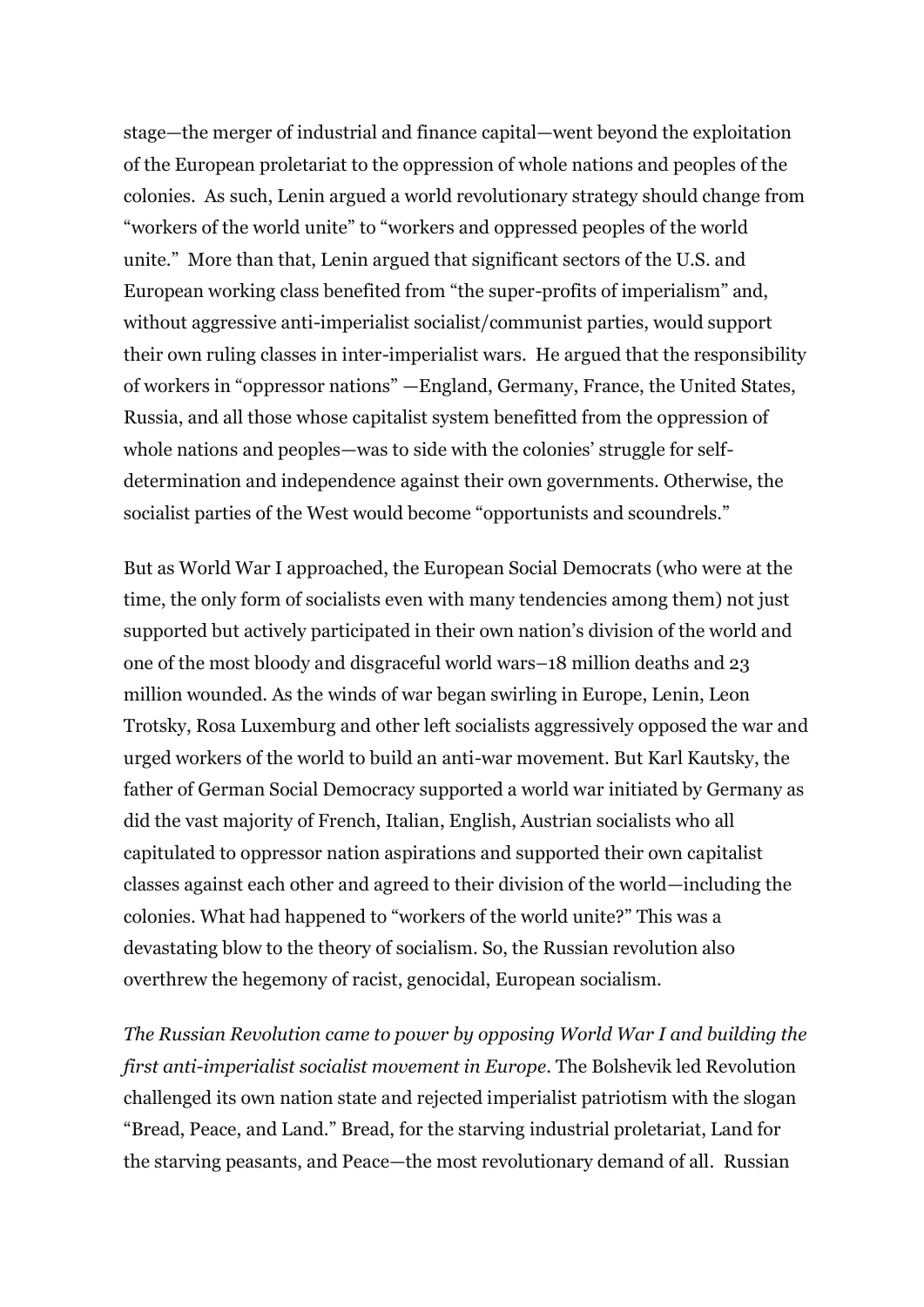peasants and workers in the Tsarist Army mutinied in the midst of a bloody World War and, organized and encouraged by Bolshevik cadre, refused to fight the Germans and deserted the front where they were freezing, starving, and dying. The Bolsheviks and Social Revolutionaries overthrew a government led by moderate socialist Alexander Kerensky that had come to power in February 1917 but refused to get out of WWI. Instead, the moderate socialists and liberals in Russia continued the brutal war on the side of the British, French, and U.S. against Austria-Hungary, Germany, Bulgaria and Turkey. The October revolution was the first revolution that came to power by aggressively refusing to fight in an imperialist war while again, all the other "socialists" were sending their own working class to its deaths to support their own capitalists. No wonder the Soviet revolution has such prestige and respect all over the world from the outset.

## **The Soviet Union pulled its economy out of the world imperialist system and denied markets to U.S., British, French, and other world imperialists that had previously plundered Tsarist Russia**

The day after the revolution what in the world was the new Russian revolution supposed to do? The Bolsheviks, as a new ruling party, inherited a nation ravaged by imperialist invasion and civil war. How could they produce an economy and feed its people in the midst of a world war and a civil war? The story of the Soviet Union's successful experiments and many errors in a rich social practice is truly remarkable. Steven F. Cohen's *[Bukharin and the Bolshevik Revolution](http://www.amazon.com/exec/obidos/ASIN/0195026977/counterpunchmaga)* describes the great debates about how to merge a new socialist, more like a state capitalist at first, economy with limited but critical market mechanisms on the way to a socialist economic system. But the miracle of the Soviet experiment is that it achieved some level of self-sufficiency by somehow getting the workers to work and produce goods and the peasants to farm and produce food and somehow set up distribution systems to get the products to the people while also finding ways to get new capital to rebuild a very backward and war-devastated country. The Soviets embraced the concept of "autarky" —that is a nation that is economically self-sufficient and independent. They used aggressive state power to keep out imperialist investors (while yes, also encouraging some) from infiltrating and taking over their economy. The Soviets used state power at times brutally for what is called "primitive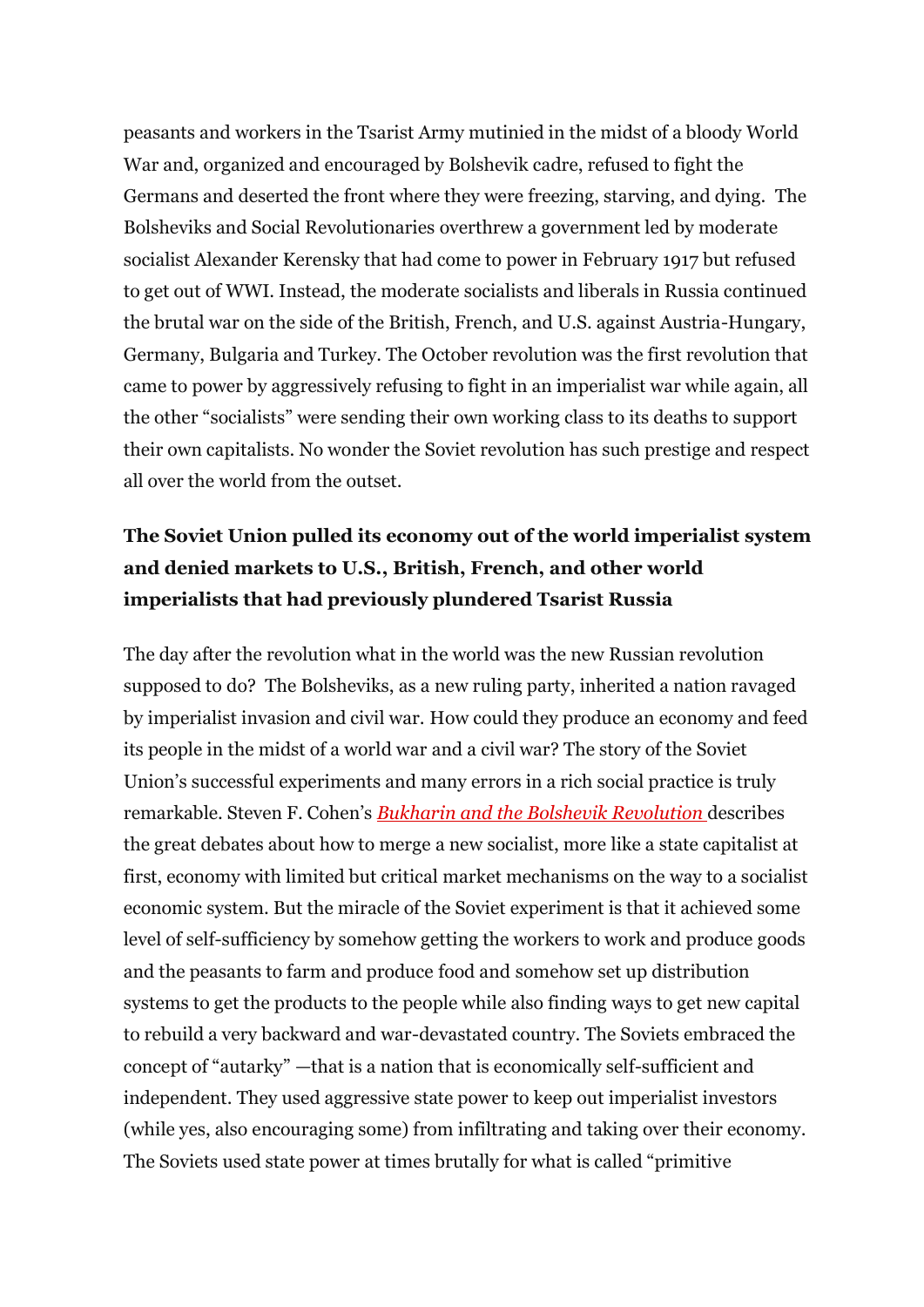accumulation of capital" which the capitalist nation states accomplished through violence, war, enslavement, and colonialism and the massacre of entire populations over 600 or more years that continues today. The Soviets built a new economy by forcing the peasants to produce more than they wanted and paying the workers less than they wanted, and somehow producing a surplus of agricultural products that they could export to purchase machinery to expand their economy. The record of many Soviet experiments in building an independent socialist economy in the midst of a world imperialist dictatorship, the exciting achievements of the New Economic Policy under Lenin, and the chilling abuses of forced collectivization is a story worth studying. But clearly, for Third World nations later facing the same problems after nominal independence from their imperialist masters, the fundamental challenge and achievements of the Soviet economy were inspiring. The entire concept of how oppressed people, formerly oppressed nations still surrounded by a world imperialist economic and political system, could use the state to seize its own resources, collective a lot of production and distribution, and raise the standard of living of an entire people in ways that capitalism did not and could not to this day led many Third World leaders to great gratitude to the Soviet model.

Many years later, in 1947, Winston Churchill, the arch-imperialist former Prime Minister of Great Britain, derided the Soviet Union as an "Iron Curtain" keeping the Eastern European nations out of the influence of the Western "democracies." To some degree that was true. The Soviets tried to build a wall to keep out capitalist infiltration and re-colonization and built an international alternative "socialist bloc" that took more and more of the world out of the capitalist orbit. This was an amazing achievement that of course led to U.S. and European wars against the Soviet Union from the day it was born until the day it died.

#### **The Soviet Union led a revolution inside the socialist movement— Proletarian Internationalism and workers and oppressed people's unite**

The victory of the Russian Soviet revolution led to a two-line struggle, a split, in the world socialist movement between the new Communist parties, aligned with the Soviet Union and the old Social Democratic parties centered in Europe. The split between communists and socialists was complex but it was shaped the "communists" who had opposed World War I and supported the formation of the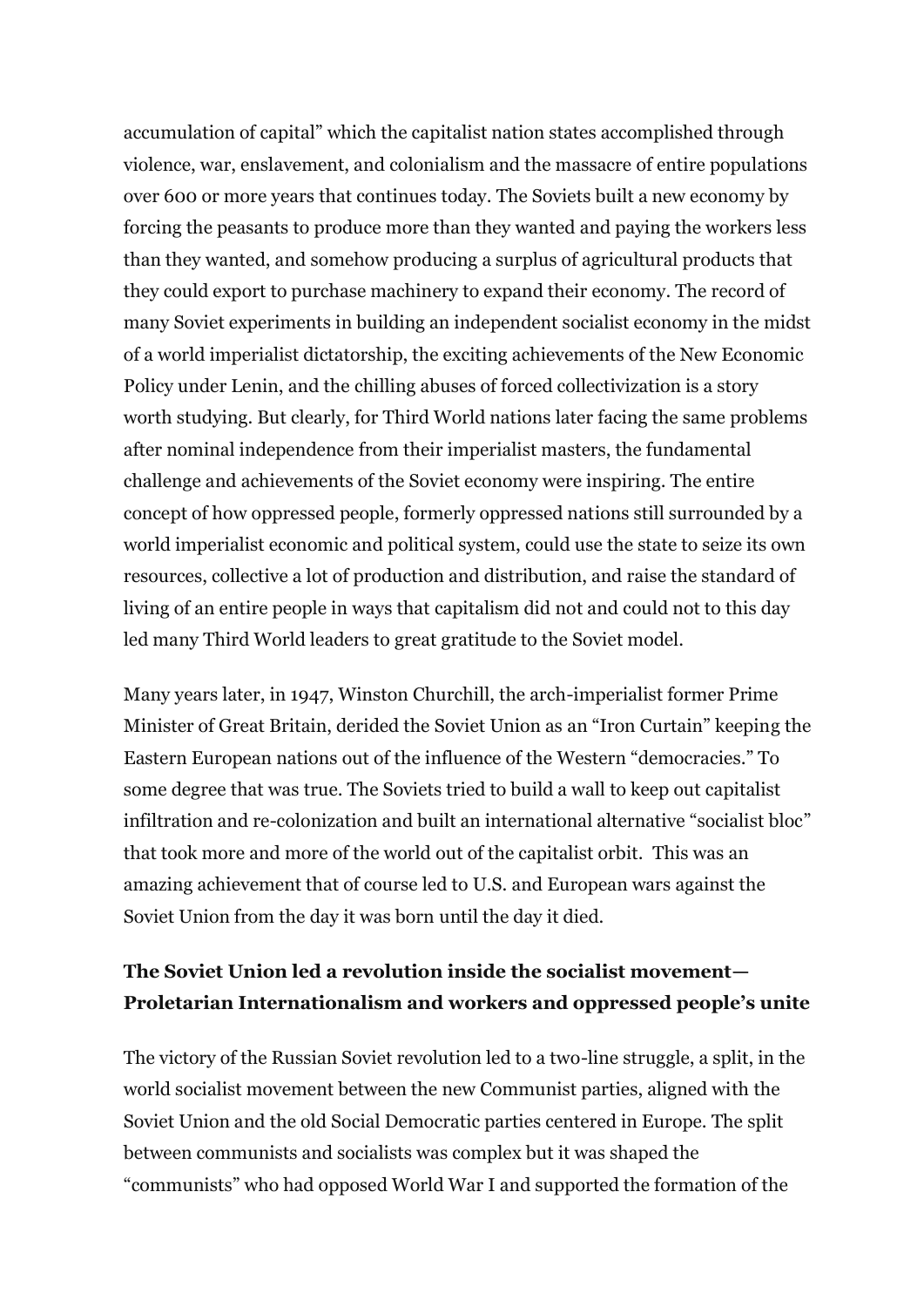Soviet Union and the "social democrats" who had supported World War I and opposed the formation of the Soviet Union. Many former socialist parties split in two with the new communist parties attracting the most dedicated, anti-racist, antiimperialist revolutionaries in every country and by far the greatest representation of Africans, Asians, and Latin Americans and soon, Blacks in the United States.

*The Soviet Union initiated and built a Communist International—The Comintern where new communist parties all over the world built the first viable international movements of workers and oppressed peoples against the world organization of imperialism.* The Comintern was the first successful counterforce to world capitalism and attracted the best, brightest, and most dedicated fighters in every country in the world. There is a critique that the Soviets dominated the Comintern and exercised predominant and often dictatorial control of the international party line. While there is some truth to that assertion it is often raised to anti-communist caricature. For in fact, there was significant struggle inside the Comintern and like all structures, there was a struggle for political power among communist parties who did disagree on many subjects and while of course courting Soviet approval the more effective ones, such as the Vietnamese Party led by Ho Chi Minh exercised considerable influence on Comintern policies and challenged the great nation chauvinism of the French communists who still supported, or weakly opposed, French control of Vietnam, Algeria, and other French colonies. The Comintern gave far greater voice to the communist parties of the oppressed nations of Asia, Africa, and Latin America in struggle against the European communist parties and led great struggles against the white chauvinism of the South African and U.S. Communist Parties to give greater voice to Black liberation and Black members. It was of profound attraction that often small communist parties could be part of a world-wide movement and organization.

And again, contrary to anti-communist stereotypes, the Soviets won international leadership by their successful practice and greater theoretical and practical sense of strategy and tactics. Communists all over the world looked up to and admired a communist party that had successfully carried out a revolution, seized state power, pulled their nation out of World War I, built an international communist movement, set up a Union of Soviet Socialist Republics, and governed a multi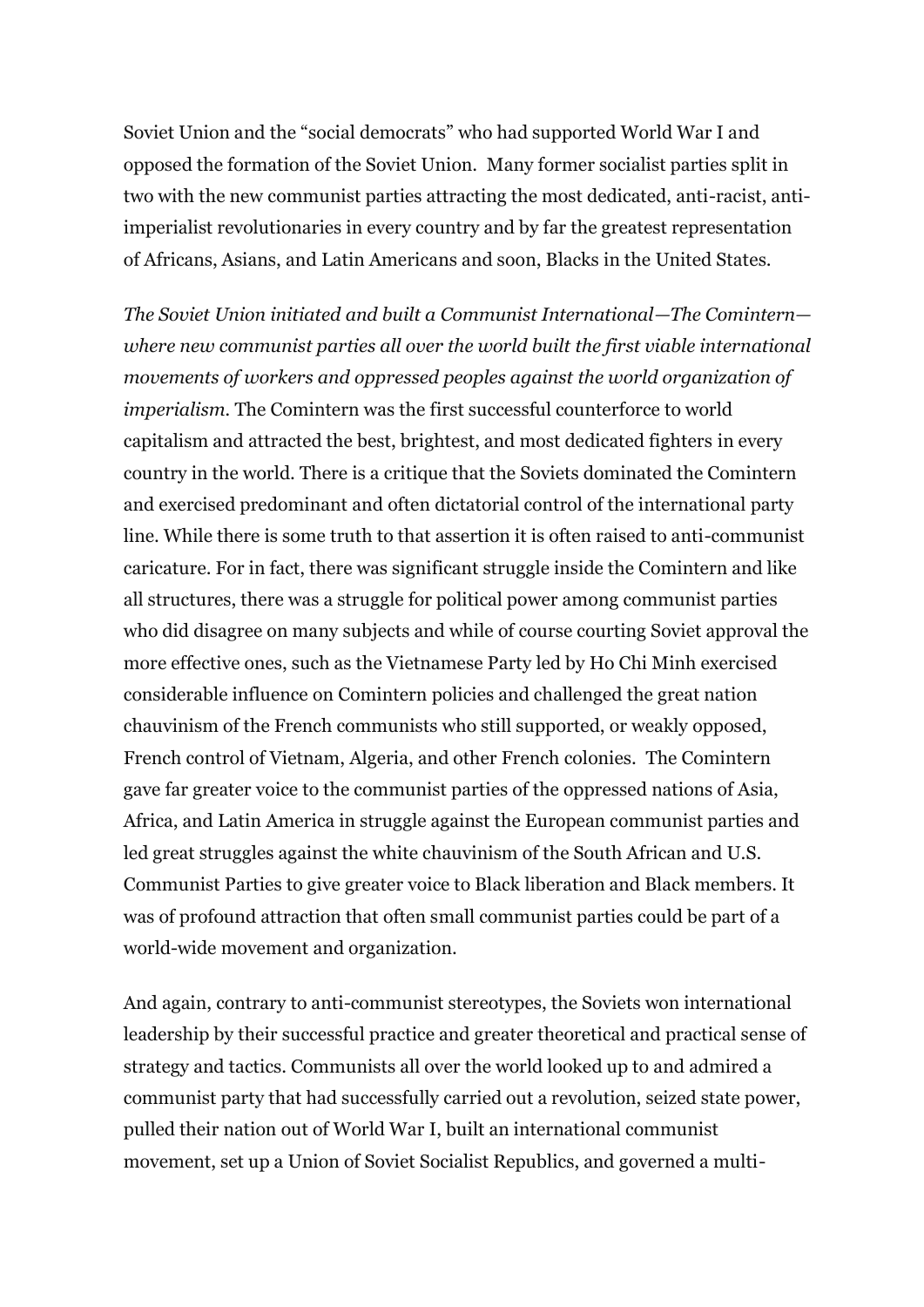ethnic nation of 170 million people in a land mass that spanned from Eastern Europe to Asia. Why shouldn't the Soviet Union have great influence in setting the general direction of the world communist movement—as the U.S., England, and Germany set the "party line" for the imperialists?

*The Soviet Union became a world university for revolution*. If you were a young revolutionary in Nigeria, Afghanistan, Honduras, or a Black revolutionary in the U.S. you could go to the only socialist society that actually existed and be trained in strategy, tactics, and the specifics of your people's struggle for liberation and socialism by the leading revolutionaries in the Soviet Union and the world. As just one example, Ho Chi Minh studied in Moscow during the 1920s and from there launched a struggle against the white chauvinism and pro-imperialism of the French Communist Party where France still colonized Vietnam and more than 50,000 Vietnamese studied in Moscow through the duration of the Vietnam War. In the U.S. many Black communists studied in the Soviet Union where they were given more support for the merger of Black Nationalism and communism than they were in the U.S. Party and came back to the U.S. with more power and prestige to fight white chauvinism in the party and white racism in the U.S.

### **The Soviet Union Led the Worldwide Struggle against Fascism during World War II**

*The Soviet Union led the only worldwide movement against German and worldwide fascism while the United States conciliated with fascism and only joined the fight against Germany in World War II as a last resort. Right after the war the United States rehabilitated the fascists in Germany and Japan and turned against the Soviet Union that had sacrificed the most and won the war against fascism.* 

The Soviet Union and the world communist movement were the first to recognize the danger of fascism in Germany and worldwide and try to build an anti-fascist movement to stop Adolph Hitler. In the early 1930s during the rise of fascism in Germany the German and Soviet communists badly underestimated the power and appeal of Hitler. They believed that world revolution was on the horizon and as such, they refused to build a united front against Hitler with the Social Democrats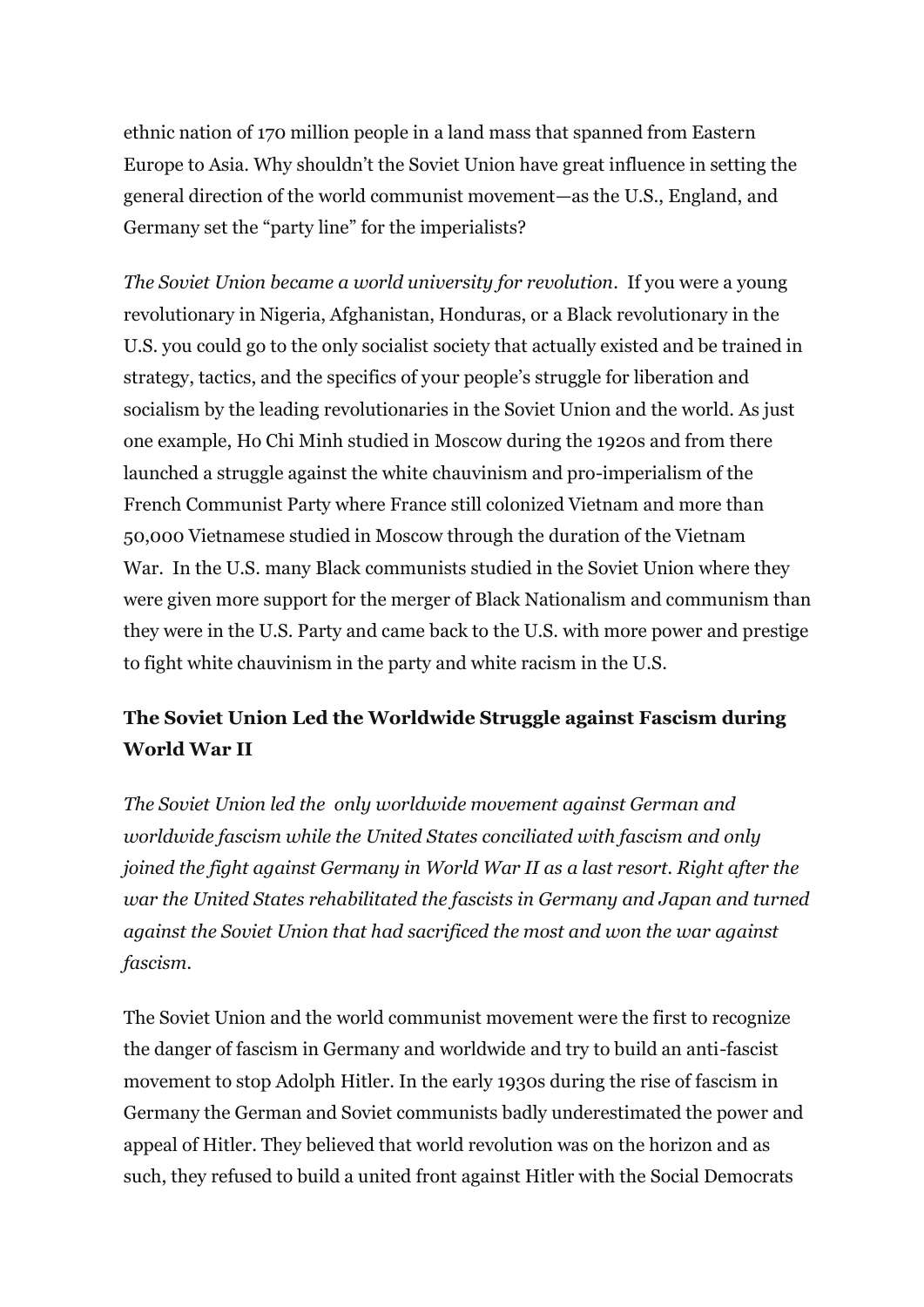who they saw as their primary competition (and the Social Democrats were sectarian towards the Communists as well.) The Comintern put forth the arrogant and sectarian slogan, "After Hitler, Us" meaning that after the people saw through the fascists they would turn to the communists and socialist revolution. Needless to say this was a terrible misassessment. "After Hitler" was the mass murder of Jews, Gypsies, and yes, communists.

Recognizing this grave mis-assessment the world communist parties began an international campaign, reflected in a major theoretical and strategic paper, The United Front Against Fascism by Georgi Dimitrov, the head of the Comintern, written in 1935. The Soviet Union encouraged world communist parties to build broad alliances with capitalist governments and social democratic forces and yes, many communist parties moved in more "reformist" and conciliatory directions out of a true terror that the Soviet Union and the world would be taken over by a uniquely reactionary, racist, and murderous form of capitalism led by Adolph Hitler and the German Reich. (As the Comintern argued against mechanical application of the theory, they reprimanded the U.S. Party for portraying U.S. President Franklin Delano Roosevelt's New Deal as a form of fascism as "partial to hackneyed schemes" Instead, they called on the U.S. Party to defend and ally with Roosevelt against "the most reactionary circles of American finance capital who are attacking Roosevelt and stimulating and organizing the fascist movement in the United States" which they did.

But these efforts by the Soviet Union and the world communist movement did not sway the capitalist powers of the West to build a united front against fascism with the communists. Many histories of this period make clear that United States, England, and France saw the Soviet Union and communism as the far greater danger and hoped that Hitler would invade the Soviet Union—as many Western capitalists shared Hitler's hatred of both Jews and communists. And again, Nazi Germany was a capitalist country and many U.S. capitalists saw fascism as a commercial opportunity. There were strong pro-fascist forces in the United States including Henry Ford, Alfred P. Sloan head of General Motors, and Joseph Kennedy, Franklin Delano Roosevelt's U.S. ambassador to Great Britain from 1930 to 1940.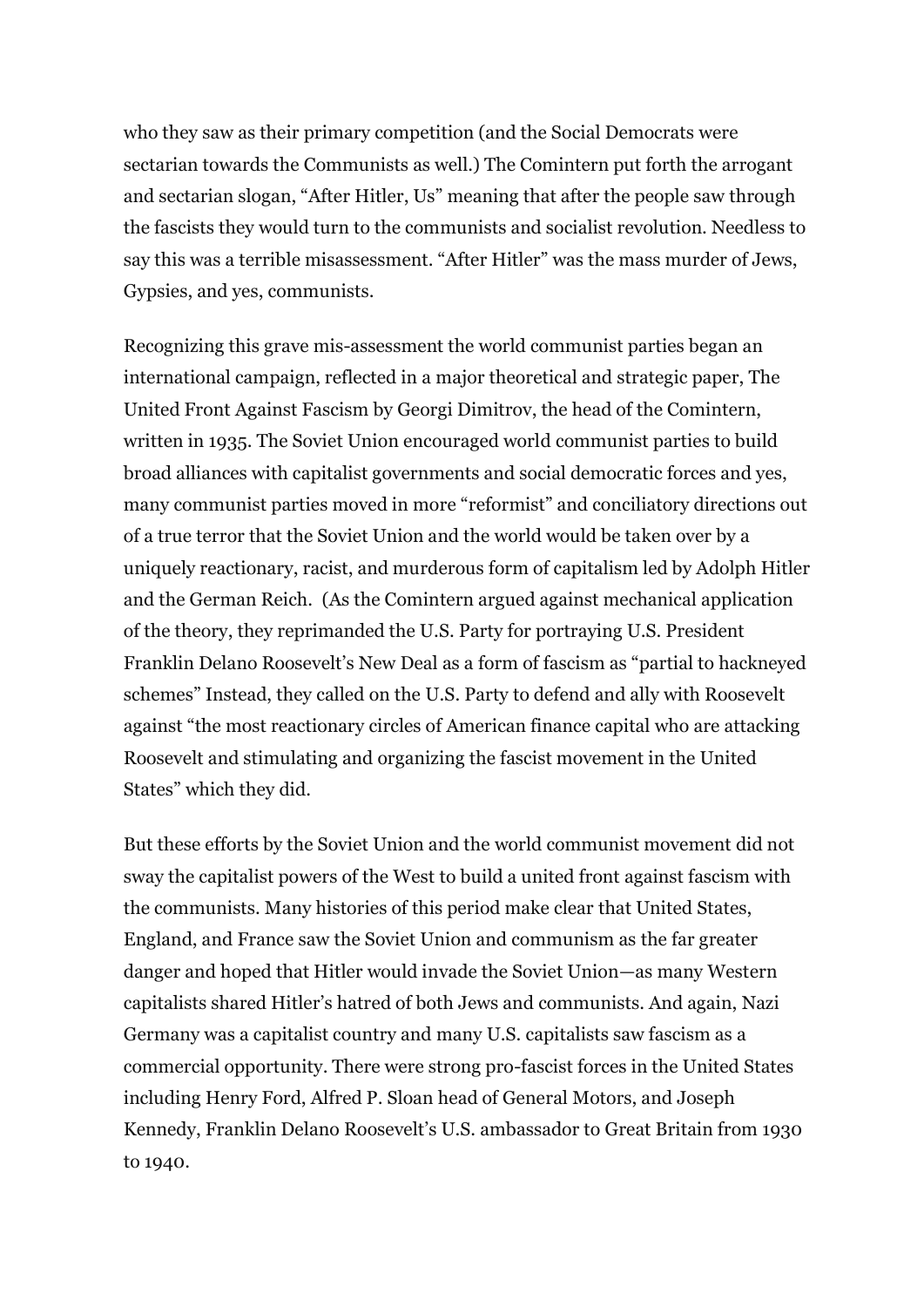In September 1938, while the Soviets offered massive numbers of troops to fight Hitler in Poland, the British (along with French and Italians) negotiated what came to be called The Munich Agreement with Germany agreement. This allowed Hitler and the Nazi's to annex the Sudetenland of Czechoslovakia while the Czechs were not even allowed at the meeting–as British Prime Minister Neville Chamber claimed he bought "peace in our time." After another year of unsuccessful overtures to the Western capitalist powers and aware that the Western capitalists wanted Hitler to invade the Soviet Union, in August 23, 1939, Stalin signed a nonaggression pact with the Nazis. This was denounced by capitalists all over the world as the Soviets tried to buy time before the inevitable Nazi invasion. The entire story of the Soviet's efforts, mostly unsuccessful, to get the U.S., Britain, and France to stand up to Hitler is a tragic story of Western "democratic" conciliation with fascism. Only the Soviets were ideologically opposed to fascism, saw the grave danger, and did everything they could to build a world movement against Hitler that eventually did succeed.

In September 1939 the German's invaded Poland and the Western allies began World War II, and the Soviet Union joined the allies shortly after Germany invaded the Soviet Union in June 1941 while the United States did not enter the war until the December 11, 1941 when the Japanese attacked Pearl Harbor and the Germans, under pressure from their Japanese allies, declared war against the United States. For the United States to act as if it was a leading anti-fascist power is just not true. As usual, the U.S. watched the rise of German and Japanese fascism, stayed out of the war as long as possible, and then came in to help win the war and then take over the world at the war's end.

*The Soviet Union was the main force to defeat Hitler in World War II–sacrificing 20 million of soldiers and civilians during the long German invasion which the U.S. and British welcomed—hoping both sides would eventually kill each other off.* 

The oppressed people of the world and those Jews who survived owe their existence to the heroism of the Soviet people in spite of the cynicism and betrayal of the United States, England, and pathetic France that capitulated to the German invasion in weeks—with many of the French people willingly supporting the Nazi Vichy occupation government.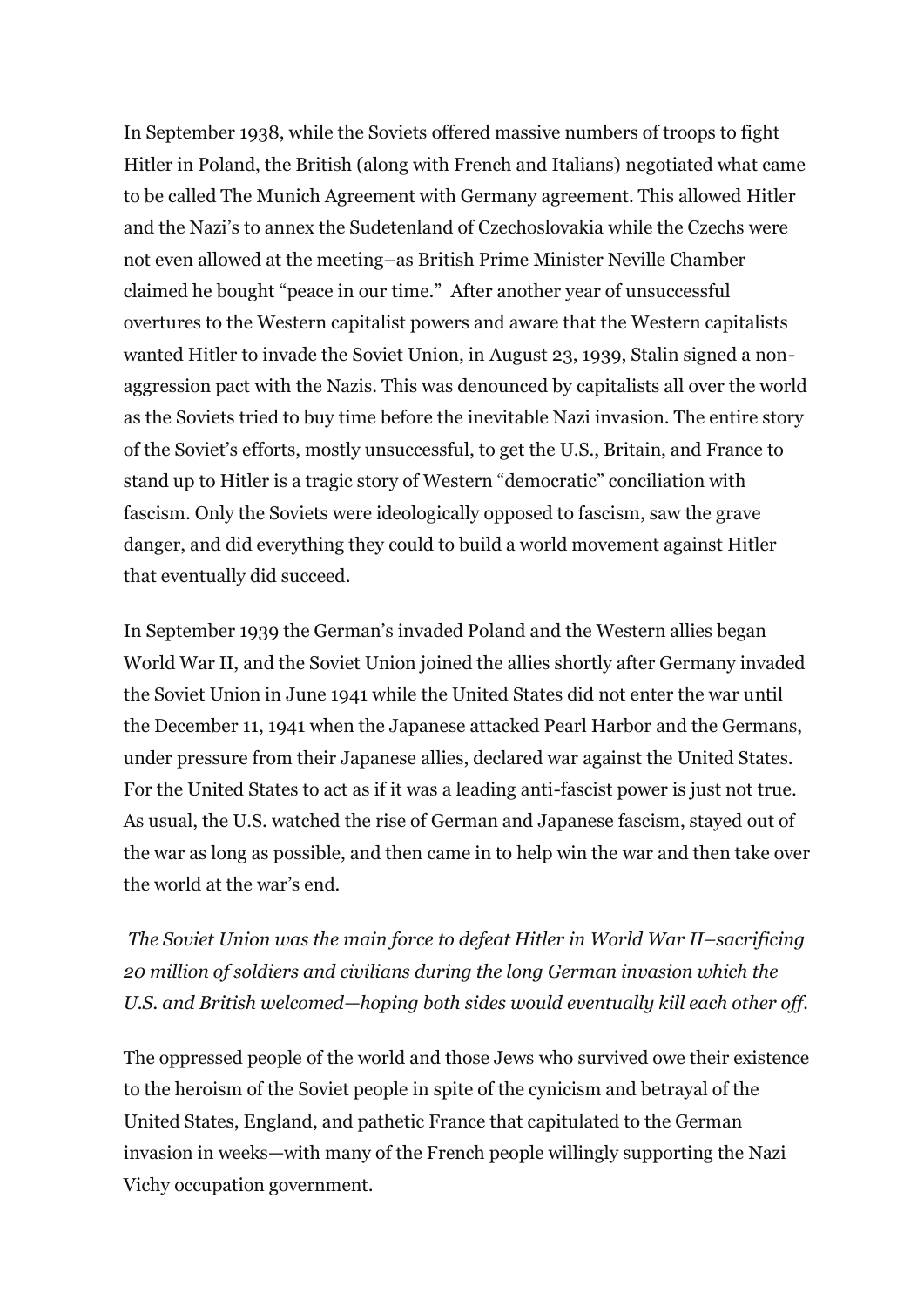Throughout the war, communist parties all over the world called on the United States and Britain to open up "a second front" against Hitler in Europe and yet both countries delayed—again hoping that Hitler would destroy the Soviet Union. Then, the Soviets began to defeat Hitler in the long Russian winters and the Soviet Army began to march eastward. Then, the "Allies" realized that the Soviets and the communists might take over all of Europe with communist parties in every country having the great prestige of leading the resistance against Fascism and only then did the United States finally take great risks. The United States, led by General Dwight Eisenhower, led a bloody and heroic battle on the beaches of Normandy, France in June 1944, in which 160,000 allied troops won a decisive battle in the and began to march on the Germans from the West. This also forced the Germans to move some troops from the Eastern front and helped the Soviets beat back the German invasion. Still, as just one measure of the supreme sacrifices the Soviet people paid in the fight against world fascism, the Soviet Union suffered the deaths of 10 million soldiers and 14 million civilians whereas the United States suffered 416,000 military deaths only 2,000 civilian deaths. The world owes the Soviet Union a profound debt for being the primary force to pay the price to defeat Hitler.

#### *The United States violated every concept of international "law" and human rights by dropping a nuclear bomb on Japanese civilians at Hiroshima and Nagasaki.*

On August 7, 1945 the U.S. dropped nuclear weapons, The Atom Bomb, on Japanese civilians at Hiroshima and Nagasaki. They killed more than 140,000 people in Hiroshima and 80,000 in Nagasaki; roughly half of the deaths in each city occurred on the first day in which people were incinerated instantly and virtually all of them were "civilian non-combatants." And that does not count the long term cancer deaths of those exposed to the massive radiation. And yet, a study of his horrific act indicates it was not really used to defeat the Japanese as much as to terrorize the Soviet Union since Japan was ready to surrender. And even if Japan had not yet been ready to surrender the use of atomic weapons against civilians is not an acceptable "act of war" —and a massive violation of international and human rights treaties principles none of which constrain U.S. military actions—as the Indigenous, Vietnamese, Iraqis and so many other can testify.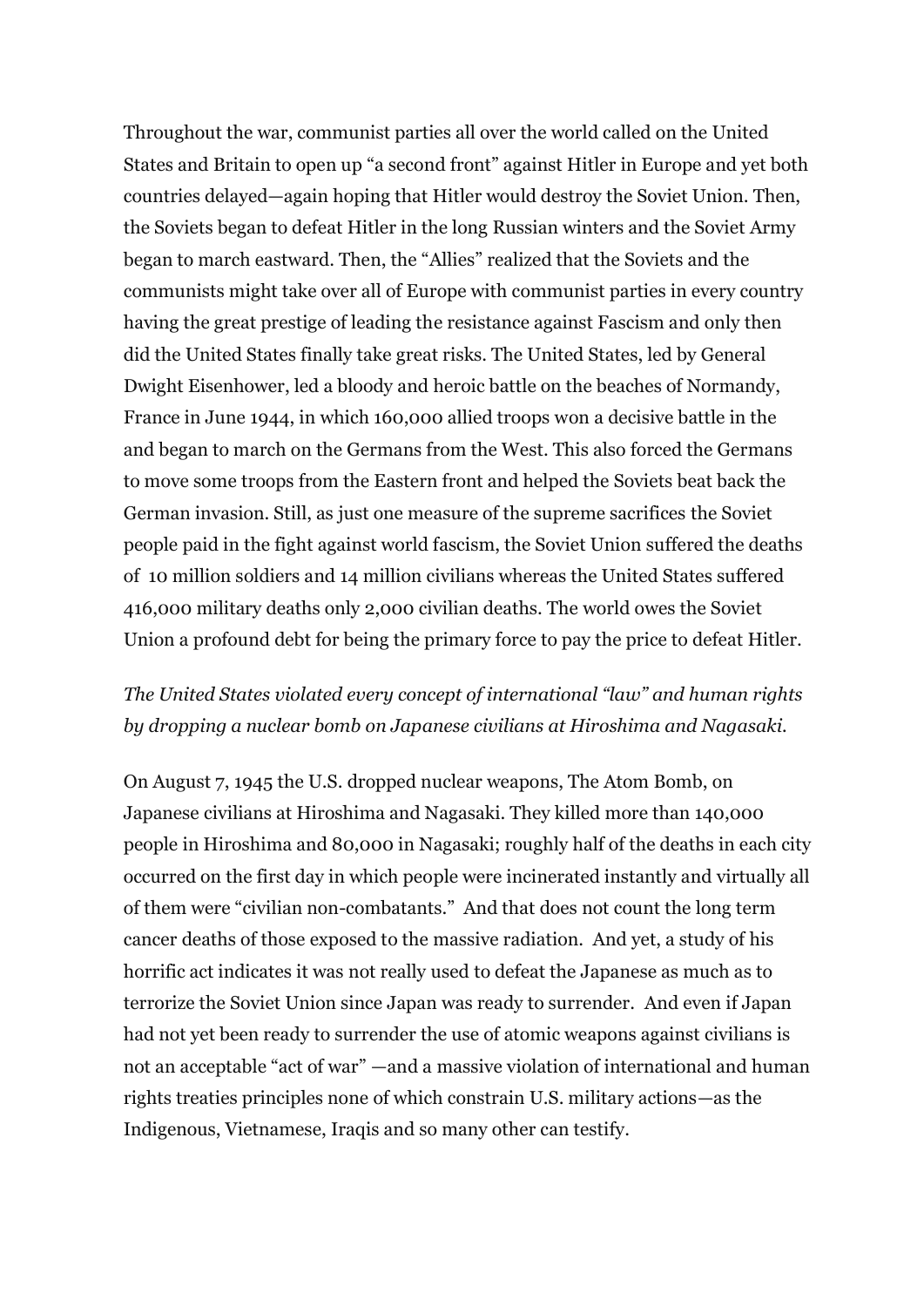U.S. General Dwight Eisenhower opposed using the bomb, "It wasn't necessary to hit them (Japan) with that awful thing.' knowing full well the Japanese were ready to surrender. Historical accounts indicate that the United States and U.S. President Harry Truman already saw the communist Soviet Union not the Japanese as their main enemy even though the war was still going on against Japan. They withheld all nuclear information from the Soviets and did not want the Soviet Union to come into the war against Japan because they feared Soviet influence in Asia after the war. Truman, and many other Democratic anti-communists, also wanted to terrorize the Soviet Union because they feared Soviet influence in Europe.

When they learned of the U.S. nuclear attack on Japan, and no the Soviets were not informed, Stalin and the Soviet leadership were in shock and massively depressed. They saw this as a provocation against the Soviet Union, which of course it was—an effort to get Japan to surrender before the Soviets became involved in the war, and to terrorize the Soviets in negotiations over Eastern Europe where, yes, the Soviets wanted pro-Soviet governments to protect them from a third German initiated and U.S. conciliated world war. Gar Alperovitz' book *Atomic Diplomacy* goes into brutal detail about the cynical calculations of U.S. decision-makers who saw the Atom Bomb as a weapon against the Soviet Union. The masses of Soviet people, already traumatized by the murderous German invasion, were truly terrified of a U.S. nuclear attack—which of course was exactly what the U.S. ruling circles, Harry Truman, Averell Harriman, Henry Stinson and all Cold war Democrats wanted to accomplish.

Right after the war the U.S. abandoned its Soviet allies and rehabilitated the Nazis—including bringing Wehrner Van Braun, a leader of the Nazi military during W.W. II, to build their "space program." Then, right after the war, with the Soviet economy decimated, the United States gave no aide to the Soviets who had sacrificed 20 million people in the fight against fascism. Instead, the U.S., through the vaunted Marshall Plan, invested \$13 billion to rehabilitate the Nazis in Germany and Japan and rebuild their economies along capitalist lines in order to reintegrate them into a world capitalist orbit and prevent the rise of socialism and capitalism in Europe and Japan. It is very sad to hear liberals and even socialists today say, "We need a Marshall plan for the cities, we need a Marshall plan for the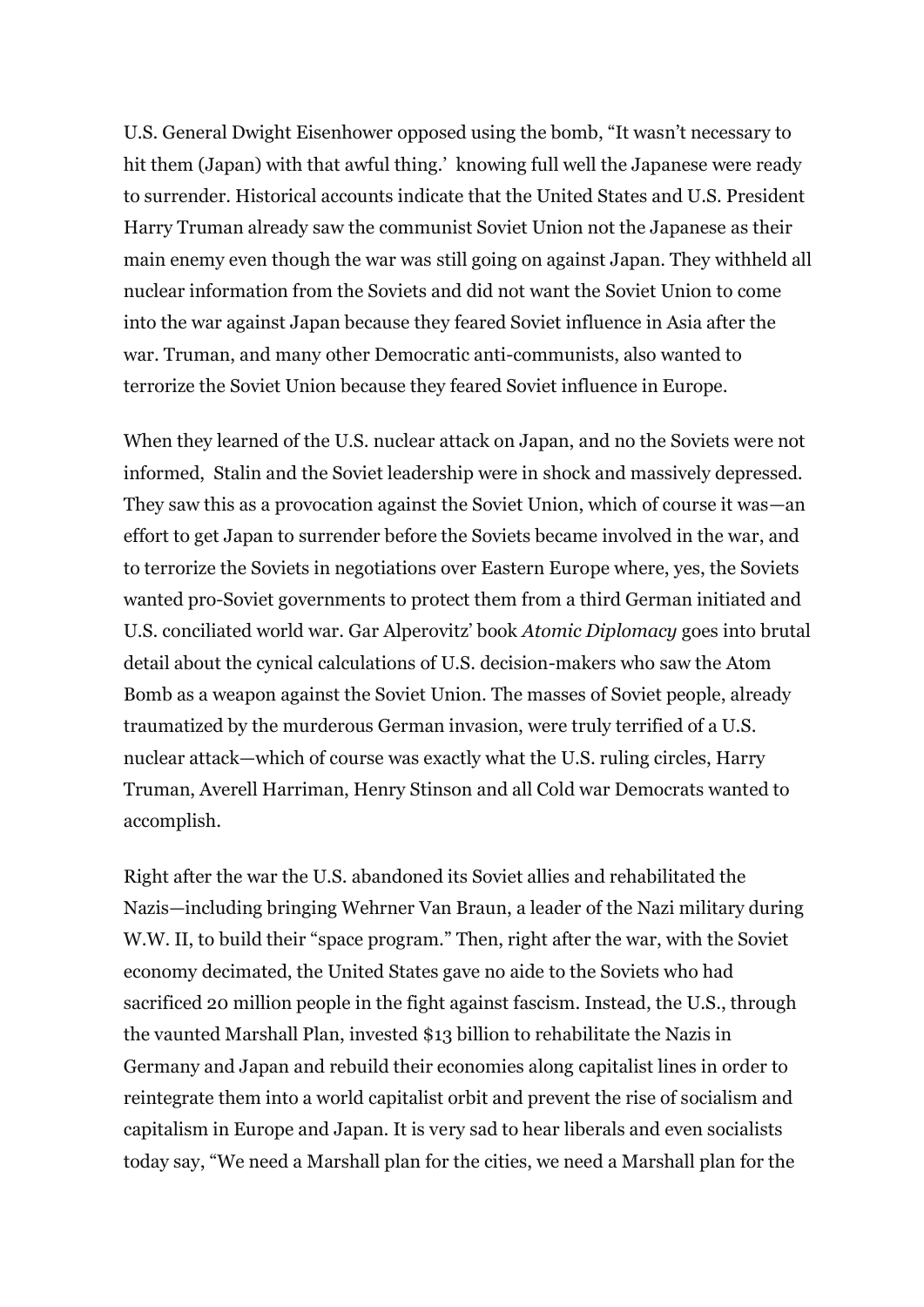environment" when in fact the Marshall plan was little more than an anticommunist subsidy for the fascist states that provoked World War II.

#### **The United States Finally Finds a War It Wants to Fight–the Cold War against the Soviet Union and world communism**

As World War II was finally over in 1945, the United States began a new war against the Soviet Union and the world commuunist movement and liberation movements all over the world—the so-called Cold War. This was reflected in attacking, repressing, arresting, imprisoning, and assassinating communist and procommunist people in every capitalist country who had risked their lives in the fight against Fascism. As just one example, in Greece, right after WWI, the British (with U.S. support) re-occupied Greece and restored pro-nazis and monarcharchists and yes, the King, to power and organized a mass murder of Greek anti-fascist, procommunist forces.

# *The Soviet Union had to rebuild its economy and society after the shambles of World War II*

The Soviet Union that had illusions of significant U.S. aid after the war, suffered massive destruction and starvation imposed by the German invasion. How Soviet Union rebuilt its economy after World War II from scratch (after having to rebuild it after World War I and the revolution) and was able to provide food and social services in the face of a U.S. confrontation is a miracle of socialist development and reflects the superiority of the socialist system.

In the United States the Democratic president Harry Truman, Republican president Dwight Eisenhower, Republican Senator Joseph McCarthy, Democrat Bobby Kennedy who worked for McCarthy and Republican Congressman Richard Nixon, attacked communists in every aspect of U.S. society. In 1947 they passed the Taft Hartley law that denied communists the right to be elected trade union leaders because the communists were winning many of those elections. They passed the Smith Act that allowed them to imprison many of the leaders of the U.S. Communist Party.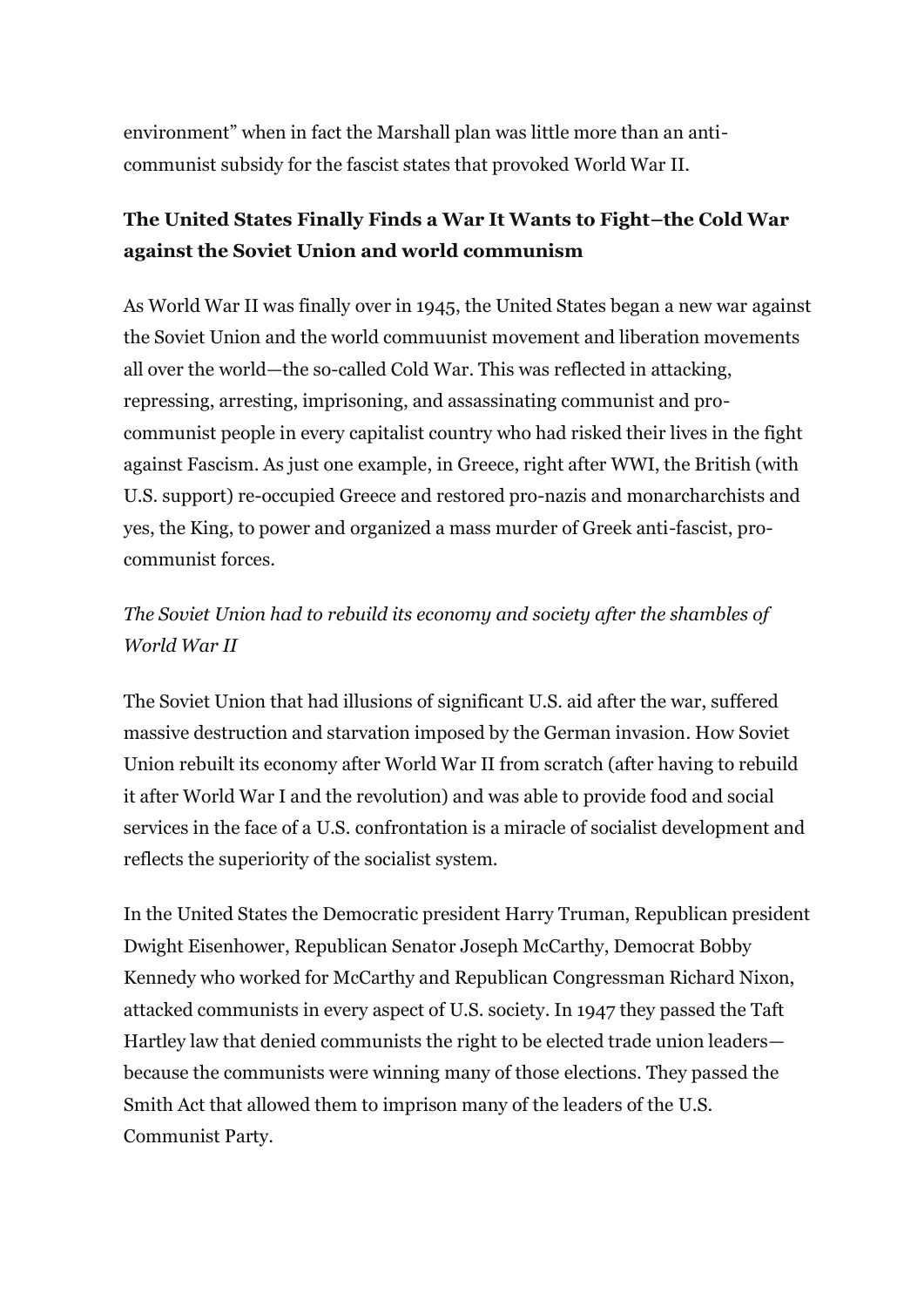In 1951, the U.S. government framed and by 1953 executed Julius and Ethel Rosenberg in a horrible show trial that mimicked Hitler's attack on Jews and communists. The Rosenbergs were human rights and peace movement heroes who, like many communists and non-communists in the U.S. nuclear program, wanted the U.S. to get nuclear weapons to fight fascism— but also wanted to help the Soviets protect themselves against the U.S. nuclear attack. There were many people in the U.S. nuclear program who saw themselves as friends of both the U.S. and the Soviet Union and were terrified when they realized the U.S. would turn against the Soviet Union and might use nuclear weapons against the Soviets. There were not just communists but left liberals in the U.S. nuclear program who wanted to help the Soviet Union get information to build its own nuclear weapons out of selfdefense against the U.S. government. The debate about whether the Rosenbergs did or did not divulge any specific U.S. nuclear secrets avoids the question of the moral imperative people have to divulge information about their government's violations of human rights to an international audience—debates that took place when Daniel Ellsberg divulged The Pentagon Papers exposing U.S. atrocities in Vietnam, and Julian Assange and Chelsea Manning released information about U.S. atrocities in Afghanistan and throughout the world. In the case of the Rosenberg's the U.S. government fomented an anti-communist and anti-Semitic frenzy against them and executed them as they went to their deaths without recanting, confessing, or apologizing and declared their innocence until the end. The great support Julius and Ethel Rosenberg received from Black communists Paul Robeson and William L. Patterson and their heroic decision to go to their deaths proud and defiant is part of the revolutionary legacy a new generation can only dream of living up to.

The Soviet Union and the CPUSA bravely stood up to terrible intimidation by the United States after World War II and many of us in what was later called the U.S. New Left in the 1960s fought against the House Un-American Activities Committee and the ugly anti-communism of our government. We often became pro-communist before we had even met a communist out of revulsion against the racism and repression of as DuBois called it, "The land of the thief and the home of the slave."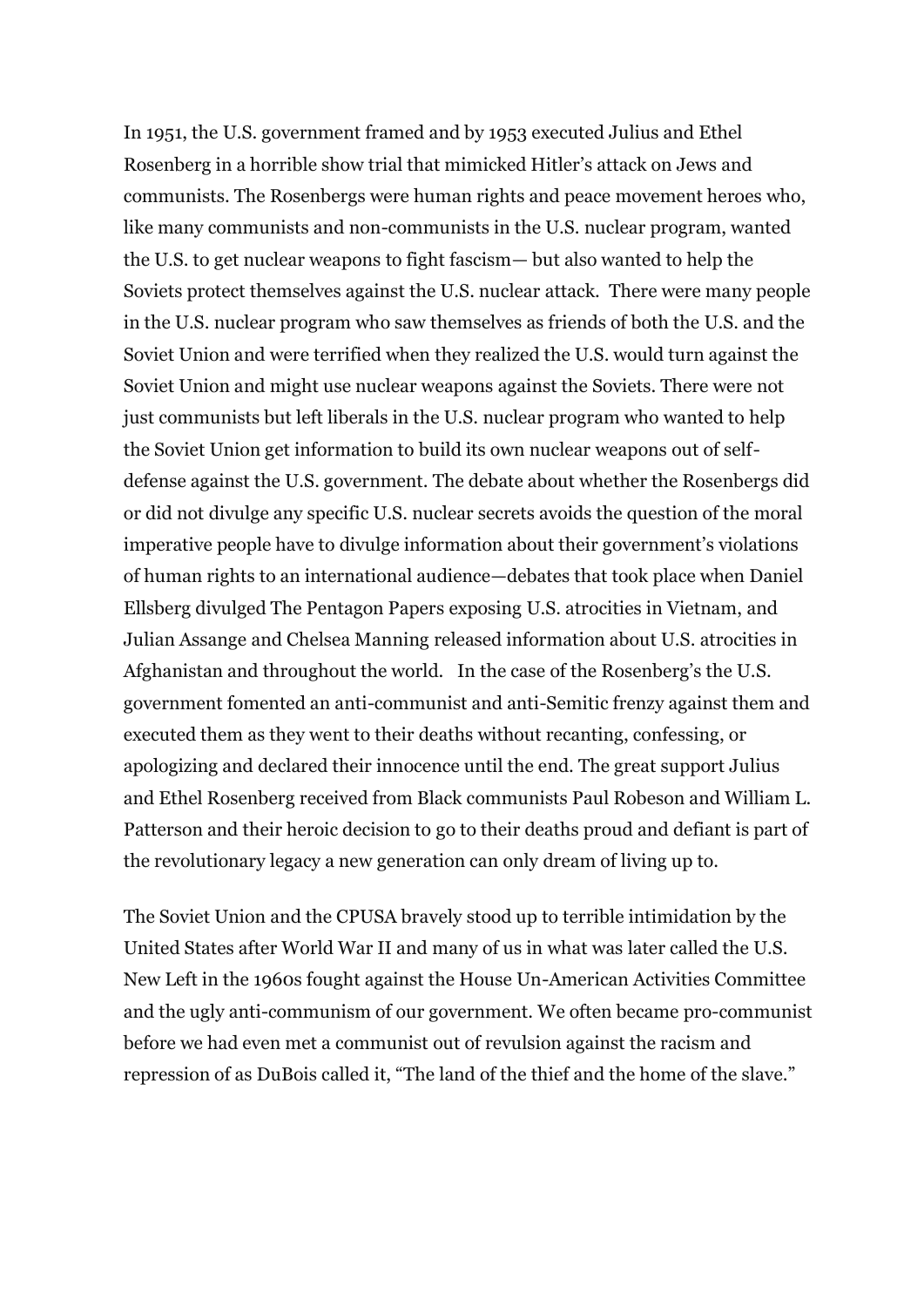# **The United States, England, and France double crossed the colonial nations of Asia, African, and Latin America and Blacks who had all contributed to the "Allied victory.**

During World War II, the United States, England, and France, in order to get the support of their colonial subjects, promised them independence after the war against Fascism. Instead, the U.S. and French broke their promises by financing a war against the people of Vietnam that would end up murdering more than 4 million Vietnamese–yes a long-term war crime and genocide. How the French capitulated to the Nazis and then were rewarded by recolonizing Vietnam and Algeria with U.S. support is just one of the many horror stories of world imperialism and the crimes of our own government. The United States, as part of its victory, replaced England and France as the world's greatest colonial power but often preferred to allow the British and French to do the colonial dirty work with U.S. funds—so that the U.S. CIA orchestrated and supported the British overthrow of Iranian Prime Minster Mohammad in 1953 and paid most of France's military costs in Vietnam until its final defeat at Dien Bien Phu in 1955 after which the U.S. got involved directly.

# **The Soviet Union was the best friend of colonial peoples and was a critical material force in every Third World anti-colonial and socialist victory**.

As the U.S., England, and France continued to subjugate and terrorize Third World peoples the Soviet Union supported the liberation movements in Asia, Africa, and Latin America with economic, military and political aid. Without this essential Soviet support, the Chinese, Korean, Cuban, Vietnamese, South African, and virtually every Third World Revolution would have faced even greater and possibly insurmountable odds. The Soviet's defeat of Hitler and support for Eastern European revolutions prevented the U.S. from massing forces to stop the Chinese revolution. The Soviets and East Germans gave weapons and support to the Cubans, were critical to Nasser's building of the Aswan Dam, gave weapons and training the South African African National Congress. By contrast, the United States supported gangsters and rapists in Cuba, death squads in El Salvador, and the Apartheid government in South Africa. The Soviets asked, as you should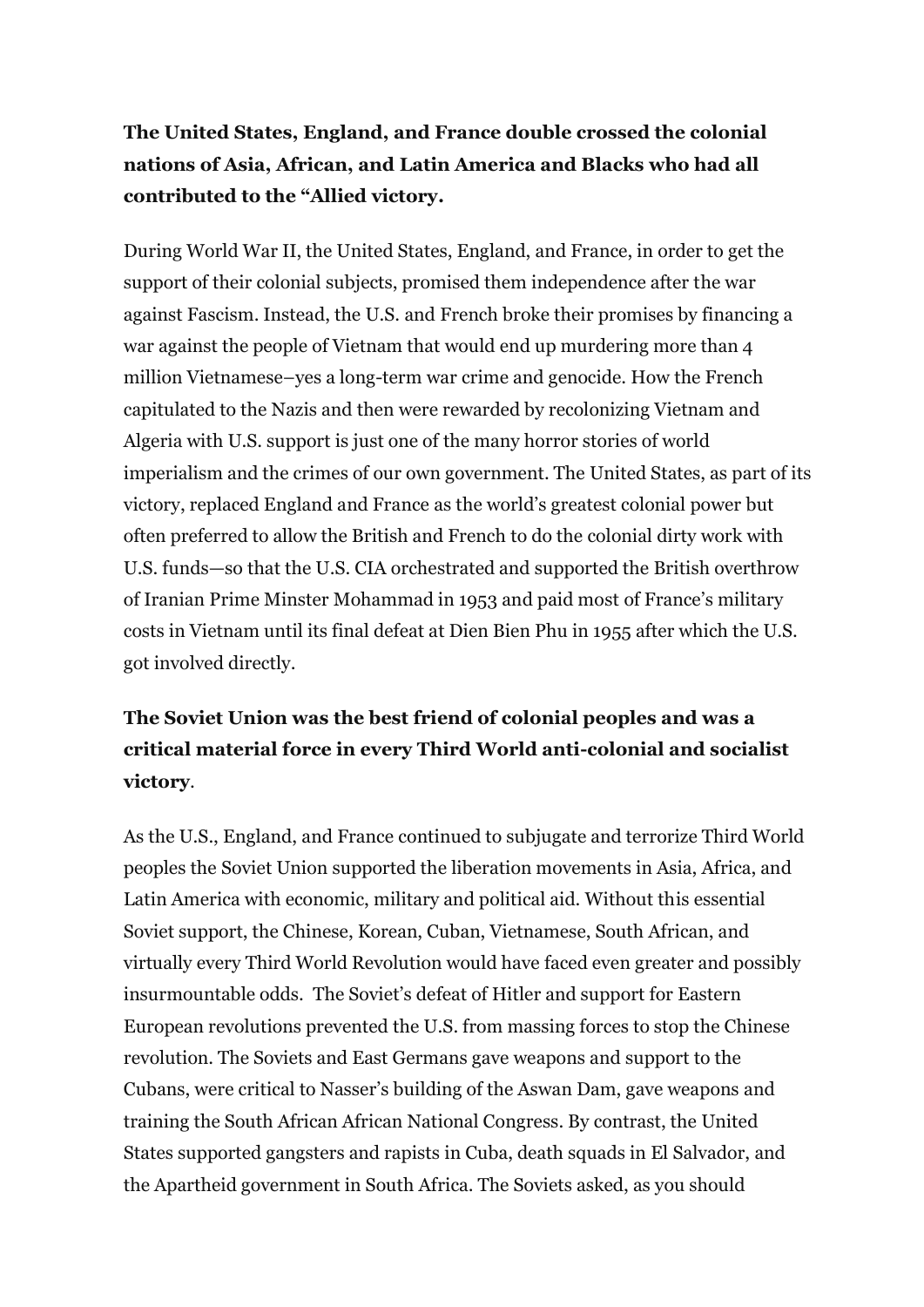yourself, "which side are you on." For us in the United States who see our own government attacking and assassinating Third World revolutions and revolutionaries today we need to have a greater appreciation of what a powerful countervailing power the Soviet Union provided for oppressed people all over the world and what a great defeat it is that it no longer exists to provide that help. If anything, that places even greater responsibility on all of us in the U.S.

# **The Soviet Union and the world communist movements were the best friends of Black people, recruited and trained the most brilliant Black organizers and intellectuals, challenged white chauvinism and racism inside and outside of the communist parties.**

Upon the creation of the U.S. Communist Party 1919 the new, overwhelmingly white party, tried to grapple with the white chauvinism and racism of the U.S. Socialist Party from whom many of its members had left—but not with great success or significant changes in its worldview. Both socialists and communists did not want to face the central role of racism and national oppression in the formation of the United States and the active role that so many white workers and white people of all classes played in the subjugation of Black people.

These overwhelmingly white socialist and communist groups argued that "racism" was not inherent in the formation of U.S. capitalism and imperialism but rather, an ideological construct that could be fought in the realm of ideas. When asked why they had attracted and recruited so few Black people both groups essentially blamed "The Negro" for having insufficient socialist consciousness.

Still, it was the Communist Party that began to attract revolutionary Blacks such as Cyril Briggs and groups such as the African Blood Brotherhood who in turn aggressively struggled with the Party to take seriously the rise of Marcus Garvey and the Universal Negro Improvement Association and to find a synthesis of Black Nationalism and socialism. In 1928 and 1930 the Communist International did a major study of the plight of Black people in the U.S. —*Resolution on the Afro-American National Question—*and a critique of the white chauvinism of the U.S. and South African communist parties. The Resolution concluded that Black people in the United States centered in the Black Belt South were an oppressed nation with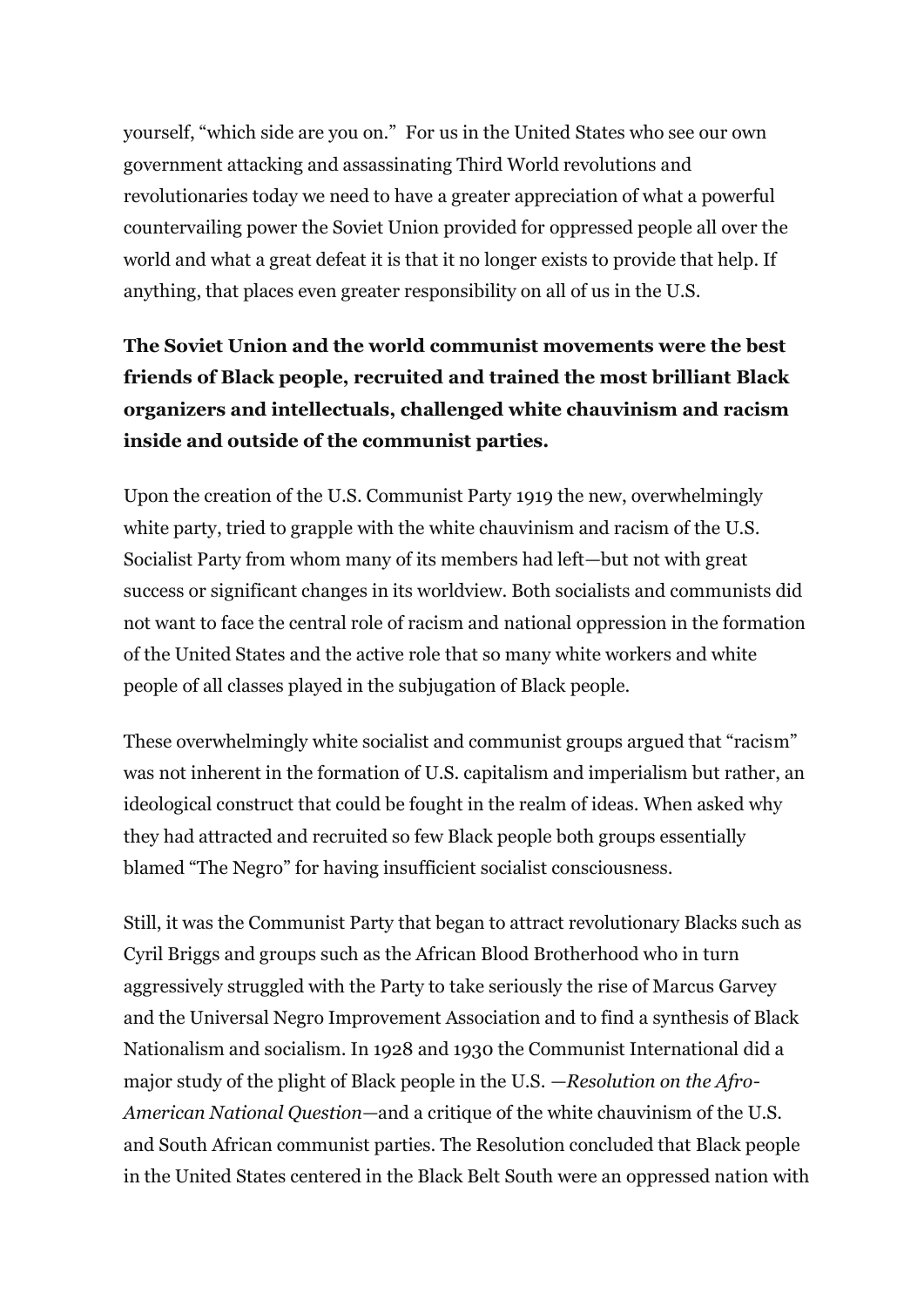the right of self-determination. Even more importantly, the communists understood anti-Black racism and national oppression in an international context as a national liberation struggle against imperialism.

"The Negro race everywhere is an oppressed race. Whether it is a minority (U.S.A., etc.) majority (South Africa) or inhabits a so-called independent state (Liberia, etc.), the Negroes are oppressed by imperialism. Thus, a common tie of interest is established for the revolutionary struggle of race and national liberation from imperialist domination of the Negroes in various parts of the world."

U.S. Black communists who had studied in the Soviet Union including Claude McKay, a Jamaican poet, Otto Huiswoud born in Surinam, and Harry Haywood, a former supporter of the Garvey Back to Africa Movement and member of the African Blood Brotherhood, played a major role in this study. But several U.S. communists in the Soviet Union at the time, including Haywood's brother Otto Hall, did not agree with that line nor did the majority of the Party upon their return. Still, this was a major breakthrough in an analysis of Blacks in the U.S. and represented a major break with the Socialists and yes, most CPUSA members who still saw Blacks and whites as primarily the same with Blacks suffering from "racism" almost as if it was just an attitude that could be ended through the struggle for socialism. By contrast, Haywood and the Comintern argued that Black national oppression in the U.S. was based on a profound material reality rooted in systematic kidnapping, slavery, state violence, and brutal subjugation based on race that created Blacks as an oppressed people and nation inside the borders of the United States.

While the Soviets and a few Black and white members of the Communist Party were the driving force for this point of view, the party never fully grasped or integrated demands for self-determination among most of its members or its practice. But that "line" pushed the Party into a far more anti-racist and pro-Black orientation. One form that took was the CPUSA taking up the struggle of the Scottsboro Boys—9 Black youth falsely accused of raping 2 white women on a train in Alabama in 1931. Their case, thanks to the CPUSA, became a tribunal against racism in the U.S. and the system of trumped up charges, all white juries, lying witnesses, and death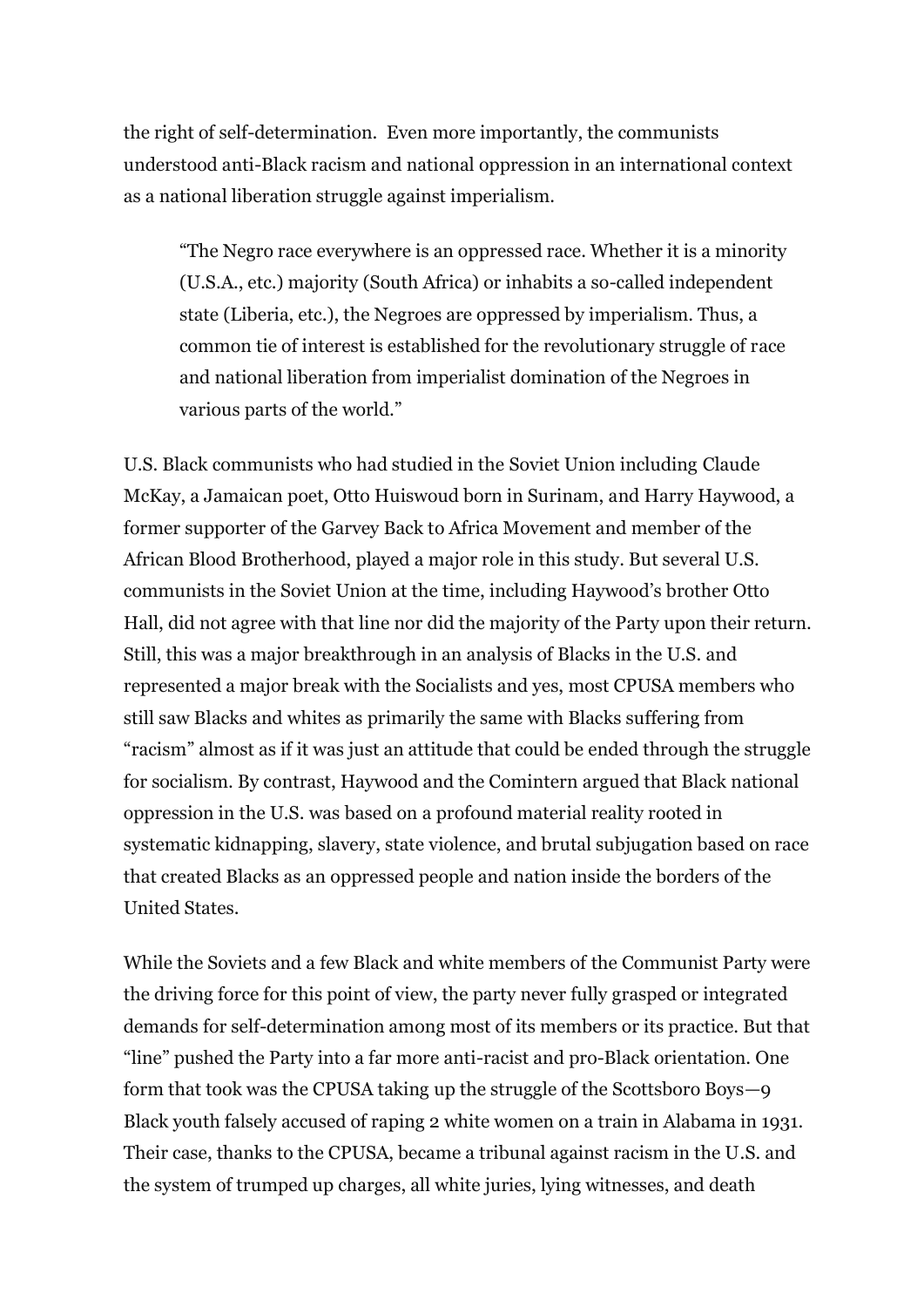sentences against Black defendants. At first the NAACP and other Negro organizations would not take the case— afraid of images of Black men attacking white women, but the CPUSA took it up boldly and provided legal and political defenses all over the world. Imagine in the early 1930s in pre-Hitler Germany where thousands of pro-communist German workers are protesting against U.S. racism and supporting the Scottsboro Boys, showing the value of an international organization. Many other Black communists including attorney William L. Patterson and the CP organized the International Labor Defense, played a major role in this work and won several key battles in front of the Supreme Court. While later many other civil rights organizations including the NAACP joined the campaign, this put the CPUSA and the Soviet Union on the map in the Black community.

This campaign and the Comintern influence brought some elements of Black Nationalism into the socialist and communist conversation and the socialist conversation into the Black community. Once the CPUSA began to engage Black nationalism and assert special rights of The Negro and Afro-American community it led to a profound and lasting loyalty of Black workers, intellectuals, sharecroppers, and artists so that the CPUSA became known, as the greatest compliment of all, as "the Party of the Negro."

A study of the history of Blacks in and very close to the Communist Party and the Soviet Union would include Cyril Briggs, Harry Haywood, W.E.B. DuBois, Paul Robeson, Richard Wright, Langston Hughes, William L. Patterson, Ben Davis, Claudia Jones, Ossie Davis and Ruby Dee, Loraine Hansberry, Nina Simone, and Angela Davis. They are just a few prominent Black leaders among thousands dedicated Black communist cadre and friends whose lives were shaped by the Soviet and communist experience and who in turn shaped Black, U.S. and world history. Again, it is important for a new generation of revolutionaries, especially Black revolutionaries, to study the deep impact the Soviet Union and communism had on tens of thousands of Black women and working people who in turn played a major role in reshaping U.S. communism into a more Black and Third World culture and ideology. Martin Luther King Jr. captured this relationship (and by implication, his own politics as well) when he observed, "History cannot ignore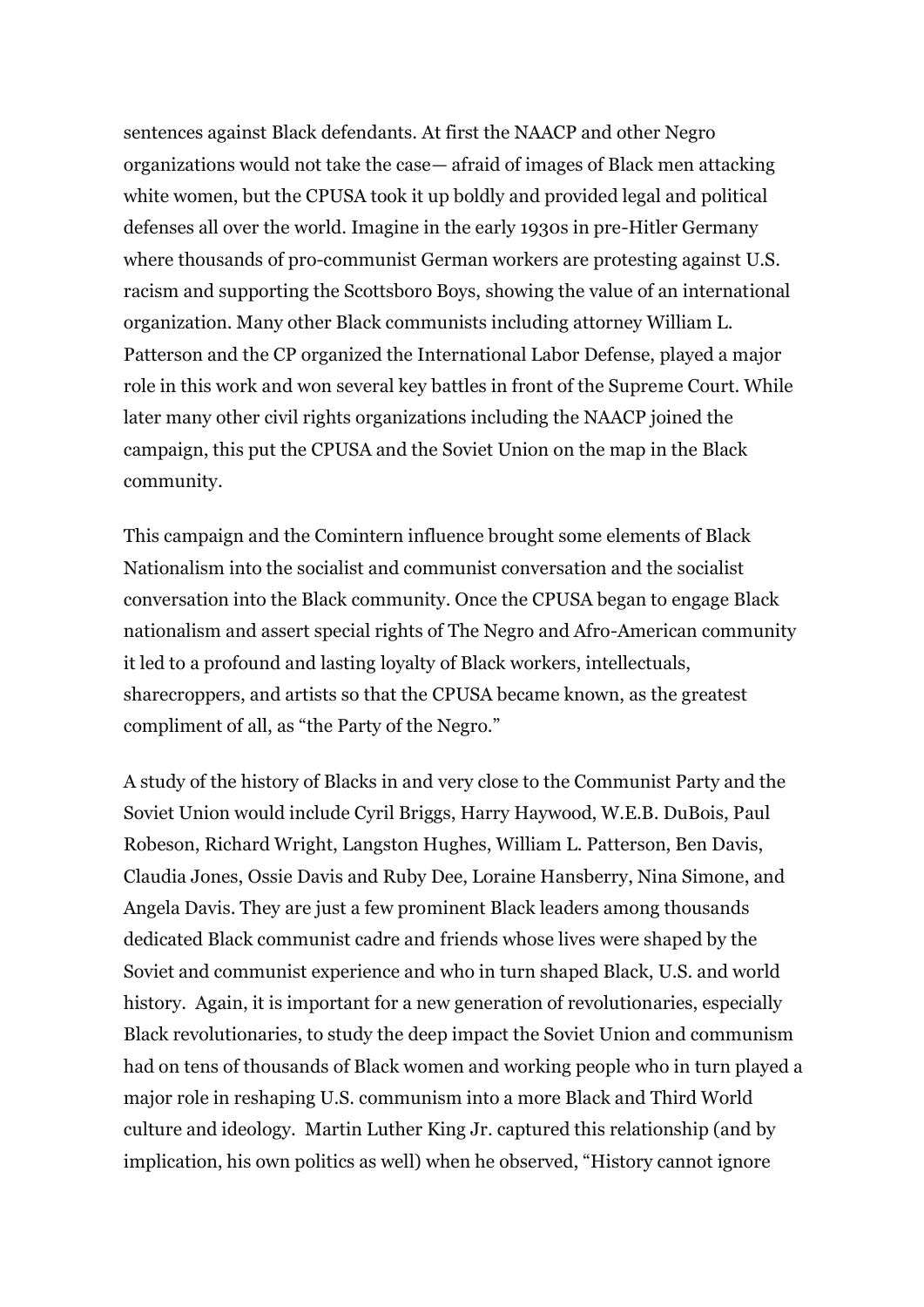W.E.B. Dubois. It is time to cease muting the fact that Dr. Dubois was a genius who chose to become a Communist."

*The Soviet Union and the world communist movement including the People's Republic of China put international pressure on U.S. ruling circles to grant more concessions to the rising civil rights movement.*

After World War II, the United States was terrified of Soviet influence in Africa and Latin America and "Communist China's" victory and influence in Korea and Asia. As early as 1954, pro-imperialist civil rights leaders like Thurgood Marshall used anti-communism as a lever on U.S. courts. He argued that if the United States, in *Brown v. Board of Education*, did not integrate the schools according to the 14th Amendment's Equal Protection Clause this would be used by "the communists" to discredit the U.S. in the world and especially the Third World—which was true. (Marshall would later work as an informant for the FBI against communists in the civil rights movement). In another example, Clare Booth Luce, a ferociously anticommunist U.S. Ambassador to Italy, told Martin Luther King how much she appreciated him because when the Italian communists attacked U.S. racism she could say, "That's not true, we have Dr. King." The growing anti-colonial movements and pro-communist forces in Africa and throughout the world convinced some members of the U.S. ruling class that overt apartheid-like segregation was an international liability and began a bi-partisan movement to remove some of the most overt forms of racial segregation in the South.

There is a moving story in Robin Kelley's pathbreaking *[Hammer and Hoe:](http://www.amazon.com/exec/obidos/ASIN/1469625482/counterpunchmaga)  [Alabama Communists and the Great Depression](http://www.amazon.com/exec/obidos/ASIN/1469625482/counterpunchmaga)—*a story of a majority Black communist party in Alabama. He describes how Black sharecroppers, terrorized by Klan violence believed that a new civil war was imperative. But as Kelley points out,

What distinguished this new war from the Civil War and Reconstruction was its international dimension. For many Black radicals the Russians were the "new Yankees", Stalin was a "new Lincoln", and Russia was a "new Ethiopia," stretching out its arms stretching out is arms in defense of Black folks" The idea of Soviet and/or Northern radical support provided a degree of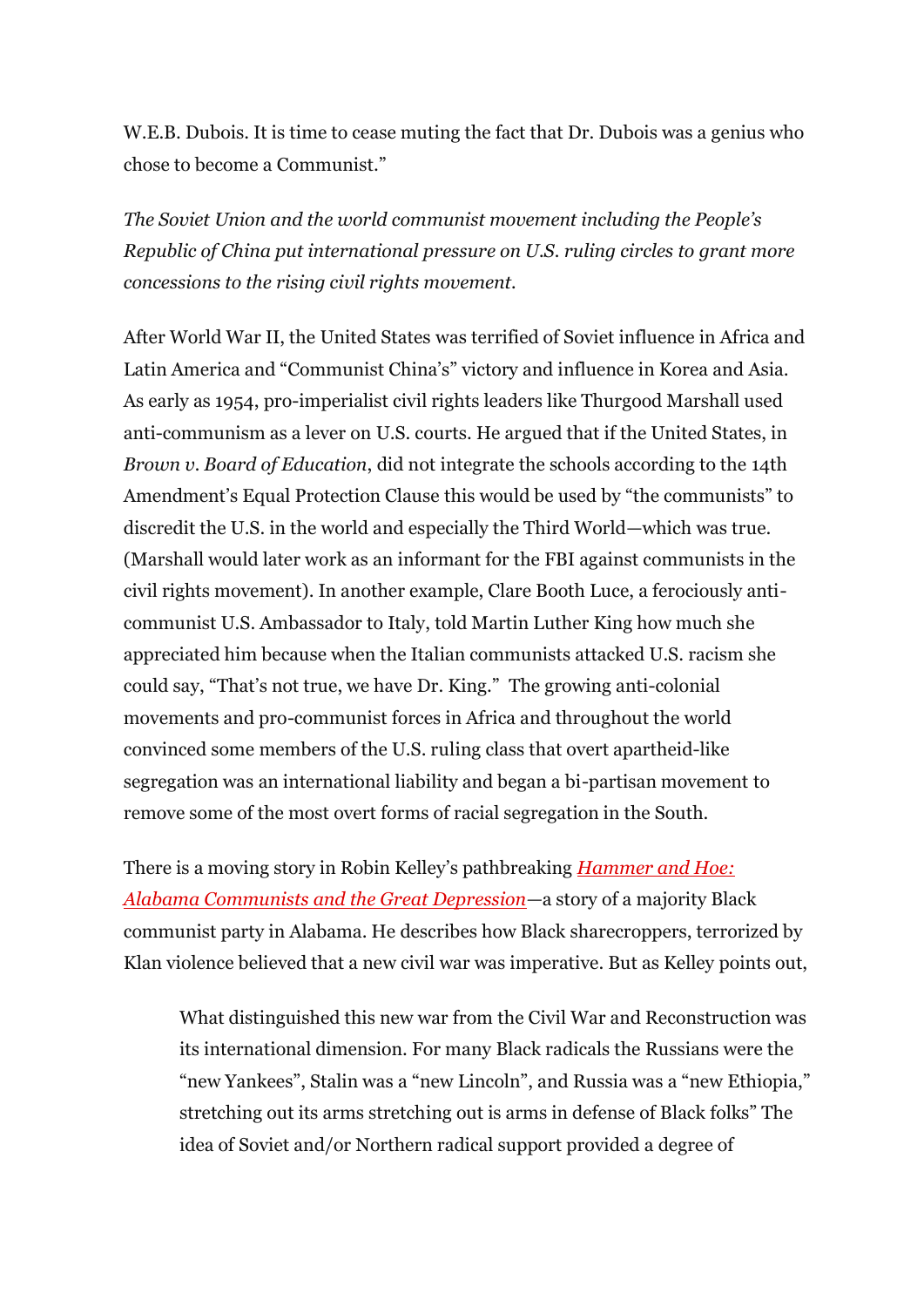psychological confidence for African-Americans waiting to wage the longawaited revolution in the South.

And it turned out to be true—as yes, if only 20 to 30 years later, northern Black and white support in alliance with the Soviet Union and pro-communist people all over the world were the additional forces, in support of the heroic Black struggle against feudalism, racism, and imperialism in the South, that temporarily lifted a few of the shackles of U.S. slavery.

Sadly, today, without the threat a Soviet Union and a world communist movement, the U.S. ruling class has worked to gut the 14th Amendment, the 1964 Civil Rights Act, and the 1965 Voting Rights Act and place 1 million Black people in prison. While the initiative came from right-wing Republicans, note that President Obama and the Democrats, with 8 years in office, never lifted a finger in support of Black people nor initiated one serious civil rights legislative campaign. The role of international communist and Soviet pressure on the U.S. in support of the Black and civil rights movement cannot be underestimated as one of its great achievements. Today, the Black and civil rights movement has to reconstruct an international strategy since the U.S. two-party system has no internal drive to fight racial discrimination let alone national oppression. I urge a new generation of Black organizers to continue your study of the communist and anti-imperialist traditions of the Afro-American people seeking international allies as an important step to reconstruct the international strategy that Malcolm, Martin, SNCC, and the Black Liberation Movement advocated and carried out.

#### **The Soviet Union and the Communists attracted the most dedicated and creative revolutionary cadre all over the world**.

In 1989, at a meeting in Los Angeles right after the fall of the Soviet Union, sponsored by the Democratic Socialists of America, I heard a prominent Black socialist chastise the overwhelmingly white group. "Before we celebrate the fall of the Soviet Union we have to ask ourselves why the communists have attracted Blacks and the most dedicated people and we in DSA cannot."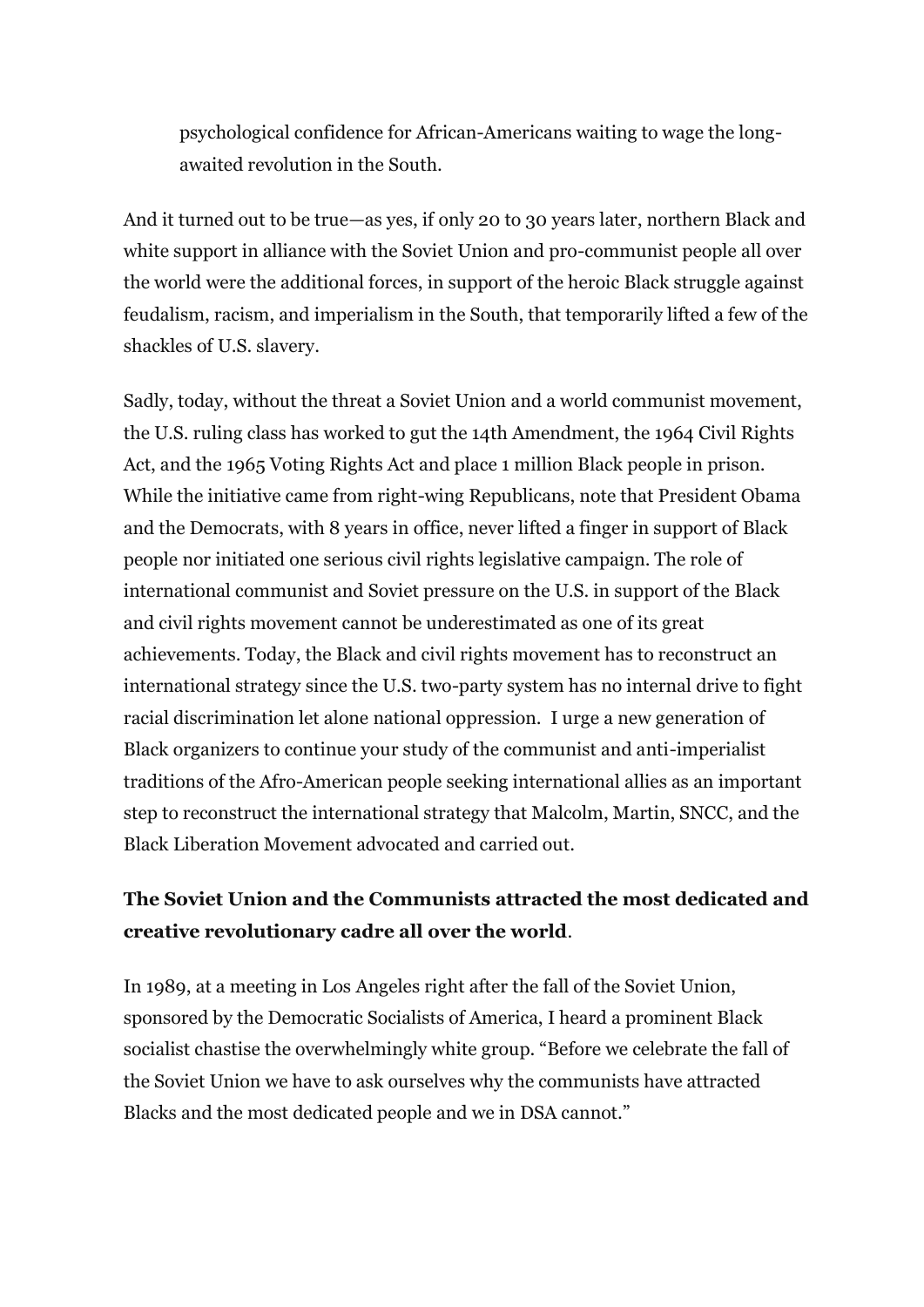Communists cadre, trained in Marxism-Leninism, believing in a world socialist revolution, and allied with an actual socialist state, the Soviet Union, schooled in strategy, tactics, and "organizing" were amazing leaders who could mobilize ten, twenty, and eventually hundreds of people per person. [Gus Hall,](https://en.wikipedia.org/wiki/Gus_Hall) the General Secretary of the CPUSA for most of the later 20th Century, said that Communists' scientific understanding of the nature of class struggle enables them to be the most effective organizers, a benefit he called the "Communist Plus". One estimate of CPUSA membership in 1938 was 75,000—if true an amazing number because communist cadre did the work of dozens, worked endless hours, and were as a group brilliant at what they did. Being part of an international movement tied to an actual socialist country, the Soviet Union, a place where they could see socialism first-hand, was a major reason for this sustained morale and productivity among communist cadre.

#### **The Soviet Union without illusions—Soviet errors, chauvinism, abuses and crimes.**

Everyone who has been part of the communist and pro-communist camp has been well aware of the challenges and at times horrors of actually existing socialism. The question for those of us in the United States is how much we truly feel and act upon the far greater horrors of actually existing imperialism.

V.I. Lenin was the unique and essential leader of the Russian revolution and the Bolshevik Party. His efforts to theorize, with no historical precedent, the contradictions of governance and force, dictatorship and democracy, markets and socialism in the very early years of Soviet state power was unique, brilliant, and very encouraging. Tragically, he became profoundly ill from strokes that were prompted by gunshot wounds from a Social Revolutionary assassin in 1918 and died in 1922—a devastating blow to the Soviet experiment. By 1922 Joseph Stalin took over the Party apparatus and immediately began to attack Lenin and his legacy. As one example, Lenin had supported what was called the New Economic Policy that allowed market mechanisms in the Soviet Union to encourage peasants to produce for the urban centers. But after his death Stalin moved against many other in the party as well to impose the forced collectivization of agriculture and a class war in the countryside with devastating results. In the 1920s the inner party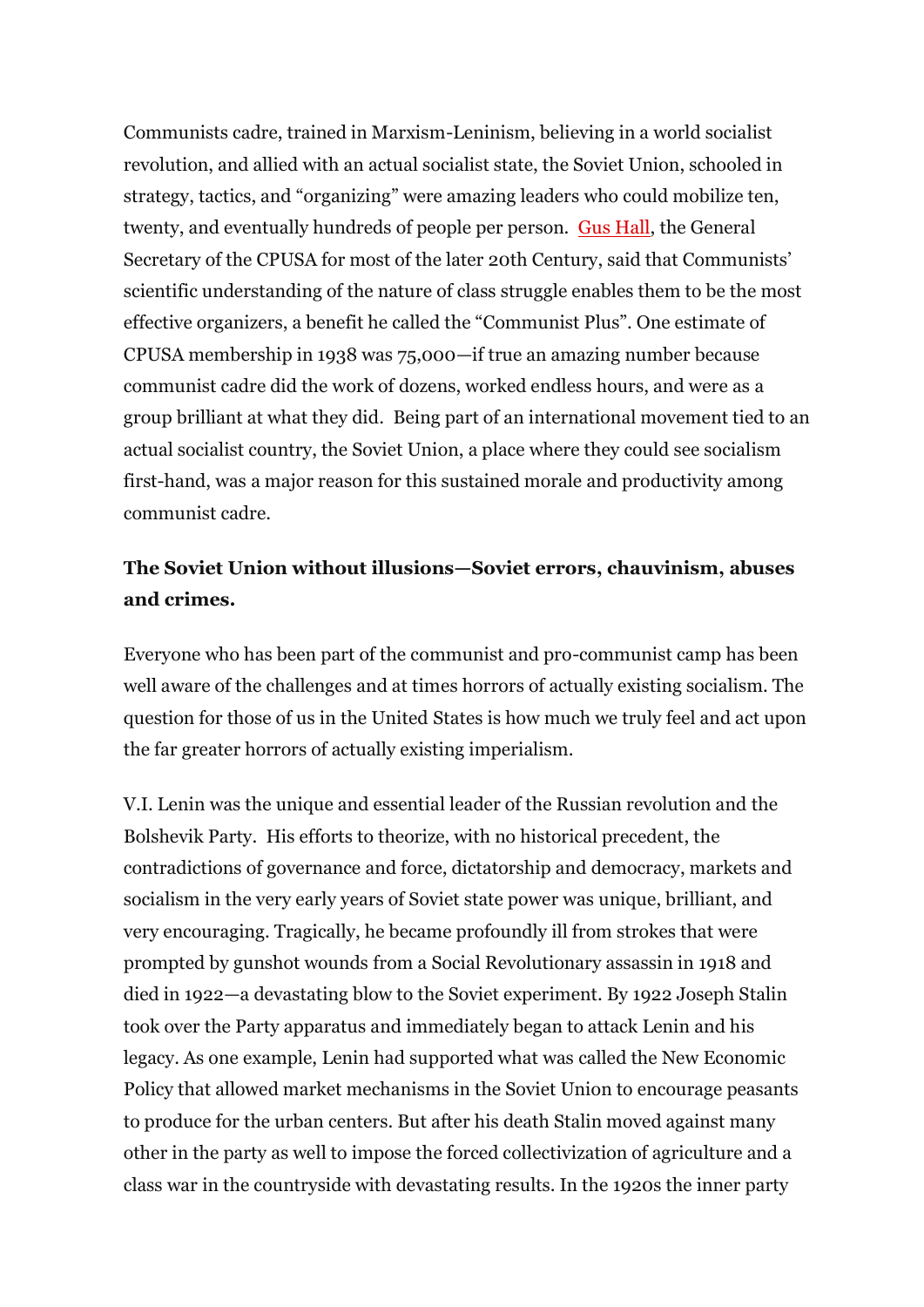struggle allowed some innovations and options that were later closed by Stalin's ascension to dictatorial power.

During the 1930s Stalin's Soviet Union initiated the terrifying spectacle of the "Show Trial" where dedicated communist cadre were forced, under fear not only of their death but the murder of their families and friends, to renounce, recant, and confess non-existent "crimes against the socialist motherland" that broke the back of the moral ascendancy of the party and led to the most profound depression and cynicism in its ranks.

After Stalin's death in 1955, the new party chairman, Nikita Khrushchev in his Secret Speech, recalled Lenin's Testament, a long-suppressed document in which Vladimir Lenin had warned that Stalin was likely to abuse his power, and then he cited numerous instances of such excesses. Outstanding among these was Stalin's use of mass terror in the Great Purge of the mid-1930s, during which, according to Khrushchev, innocent communists had been falsely accused of espionage and sabotage and unjustly punished, often executed, after they had been tortured into making confessions.

Khrushchev criticized Stalin for having failed to make adequate defensive preparations before the German invasion of the Soviet Union (June 1941), for having weakened the Red Army by purging its leading officers, and for mismanaging the war after the invasion. He condemned Stalin for irrationally deporting entire nationality groups (e.g., the Karachay, Kalmyk, Chechen, Ingush, and Balkar peoples) from their homelands during the war and, after the war, for purging major political leaders in Leningrad (1948–50; and in Georgia (1952). He also censured Stalin for attempting to launch a new purge, the Doctors' Plot, 1953, shortly before his death and for his policy toward Yugoslavia, which had resulted in a severance of relations between that nation and the Soviet Union (1948). The "cult of personality" that Stalin had created to glorify his own rule and leadership was also condemned.

The process of Soviet experiments in socialism and the abuses of the Soviet state dictatorship are the subject of another important interrogation. For clearly, as the Soviet Union invaded Hungary in 1955 and Czechoslovakia in 1968 it could not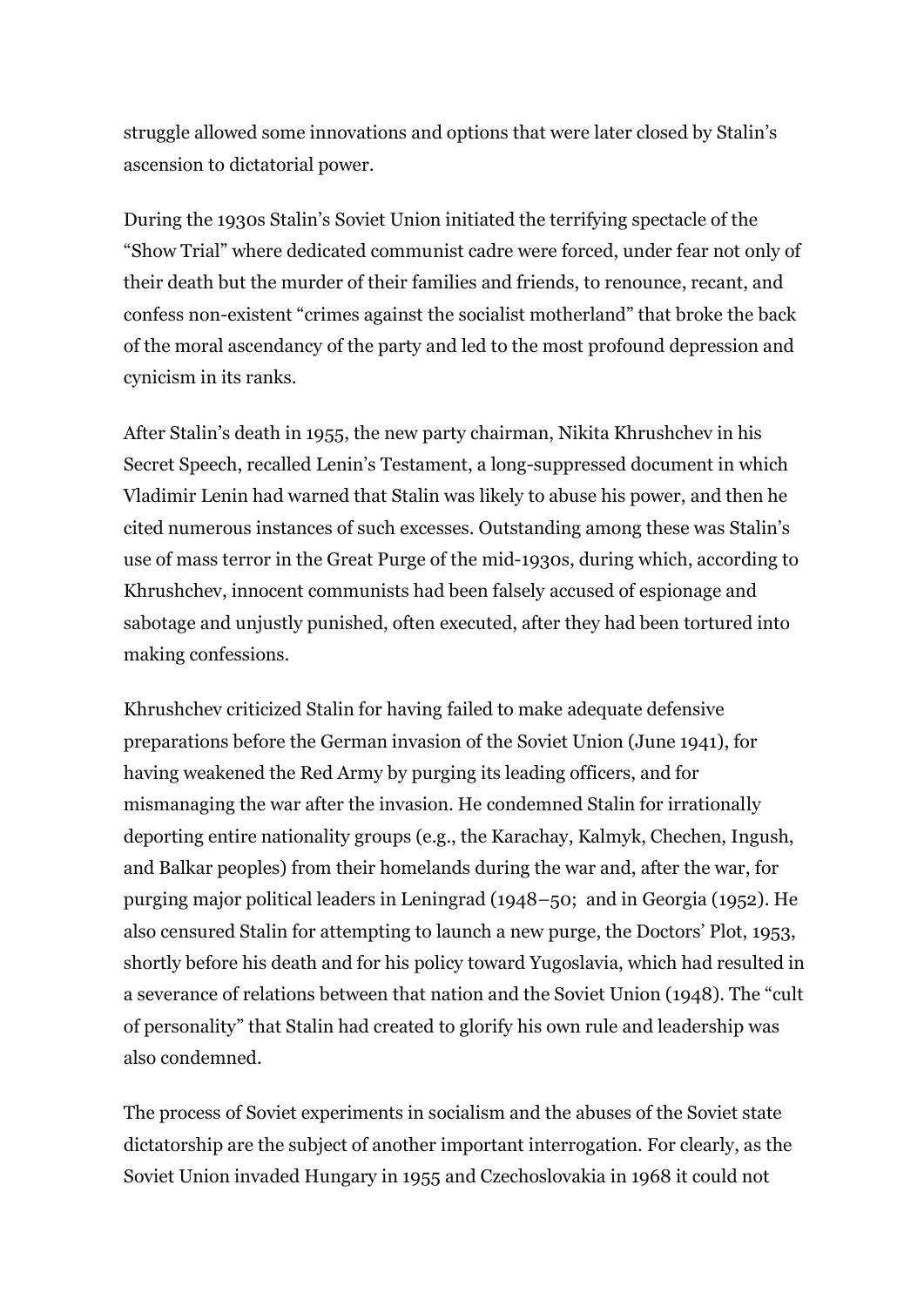tolerate "socialism with a human face" and out of fear of a U.S. invasion but also its own internal dynamics of empire and great nation chauvinism began a long decline that led to its overthrow by its own people in 1991. And yet, the efforts of both Khrushchev and later Mikhail Gorbachev to carry out both Glasnost and Perestroika are critical experiments in self-corrections of the Soviet model something no ruling party or class or group in the United States has every considered to liberalize let alone revolutionize U.S. imperialism.

#### **The Anti-racist, anti-fascist, anti-imperialist legacy of the Soviet Union shapes It's Historic Legacy**

What is the continent of the grand October revolution today? Could it be "… the world's last cosmopolitan enjoying its postmodern *holiday from history*? … the lost Atlántida or mythical Arcadia– a Hegelian *end of history* world? … a mix of the endemically domesticated Marx-Engels grand utopia and Kennedy's dream-world "where the weak are safe and the strong are just" – as prof. Anis H. Bajrektarevic askes in his brilliant critics of Europe's philosophy of history?

If we understand the world socialist and communist movement as a continuum, then the great achievements and heroism in the Soviet experiment far outweigh its structural problems— especially as the U.S. government waged a war against the Soviet Union for the entire 20th century and is the greatest danger to peace, economic justice, and human rights in the world.

For us in the United States, as we debate the Soviet experience on the 100th Anniversary of the Russian Revolution, we also have to focus on an even more pressing question —what do we really think and feel about our own government. In any discussion of the future of the U.S. left and any socialist possibility, I think the strategic imperative of a United Front Against U.S. Imperialism should shape that conversation. For any possibility of socialism must begin by closing down all 800 U.S. military bases all over the world, stopping U.S. fossil fuel emissions, stopping U.S. interventions in every country and revolution in the world, and facing squarely that U.S. society has been built on genocide both past and present. We all must face the challenge to fight that system day and night and find the courage to frontally challenge U.S. imperialism in all of its manifestations—including the privileges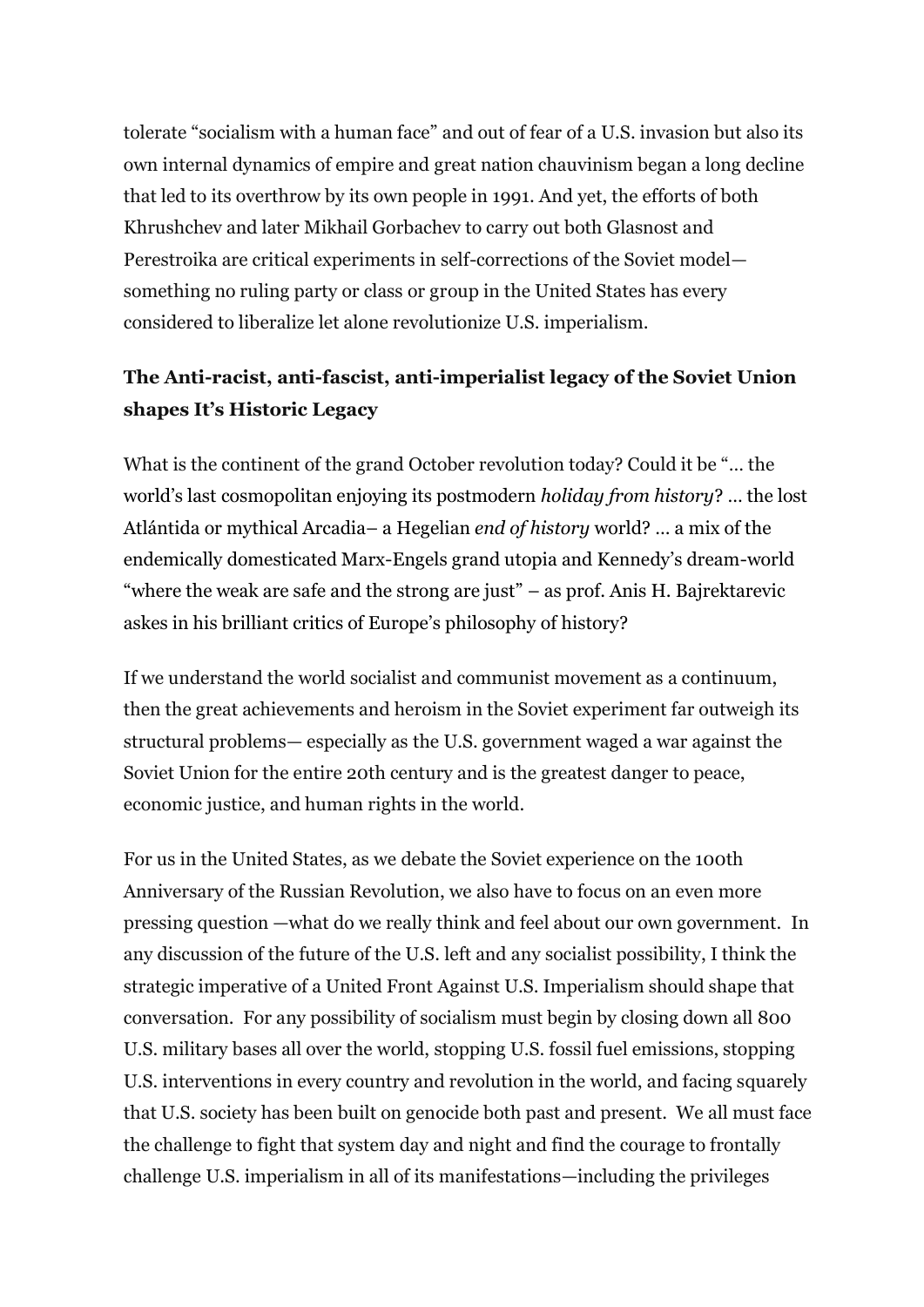many of us receive from the empire. As just one chilling example, U.S. fossil fuel emissions threaten massive death to 1 billion people in Sub-Saharan Africa in the form of droughts, floods, desertification, and famine.

And as we work to figure out our own forms of organization and struggle, a reading of the history of the Soviet Union and the communist experience places real challenges that we have to face.

As the U.S. has moved to a police state all over the world and inside its borders, and more than 1 million Black people are in prison what is our plan to confront the U.S. army and the police state?

If we believe a systematic revolutionary struggle is needed, what are the plans to build a disciplined organization that the communists were able to do? And what sacrifices are each of us willing to make for the revolution?

And as we talk about socialism and revolution, I think it would be most helpful to talk about "Anti-imperialist socialism' and even an "Anti-imperialist eco socialism" —rather than a "21st century socialism." While that may not be the intention, for some it reflects a rejection of the hundreds of millions of people who gave their lives to fight for actually existing socialism in the 18th, 19th, 20th, and 21st century and see a great continuity of those centuries of struggle to shape our work today.

I think that Black revolutionary thought and the very impressive work of Black communists and friends of the Soviet Union can be a critical building block for that conversation. I have compiled some quotes by the great Black pro-communist Paul Robeson who addressed the question of his own allegiances in the most direct and revolutionary manner. After World War II, Robeson, seeing the danger of a U.S. war against the Soviet people, argued that Black people should not fight in a U.S. war against the Soviet Union. For that he was punished by the U.S. government and driven into exile in his own land. Robeson stood up to the fascists with full revolutionary clarity.

"Yes, all Africa remembers that it was [Soviet ambassador]Litvinov who stood alone beside Haile Selassie (emperor of Ethiopia) in Geneva in 1935 when Mussolini's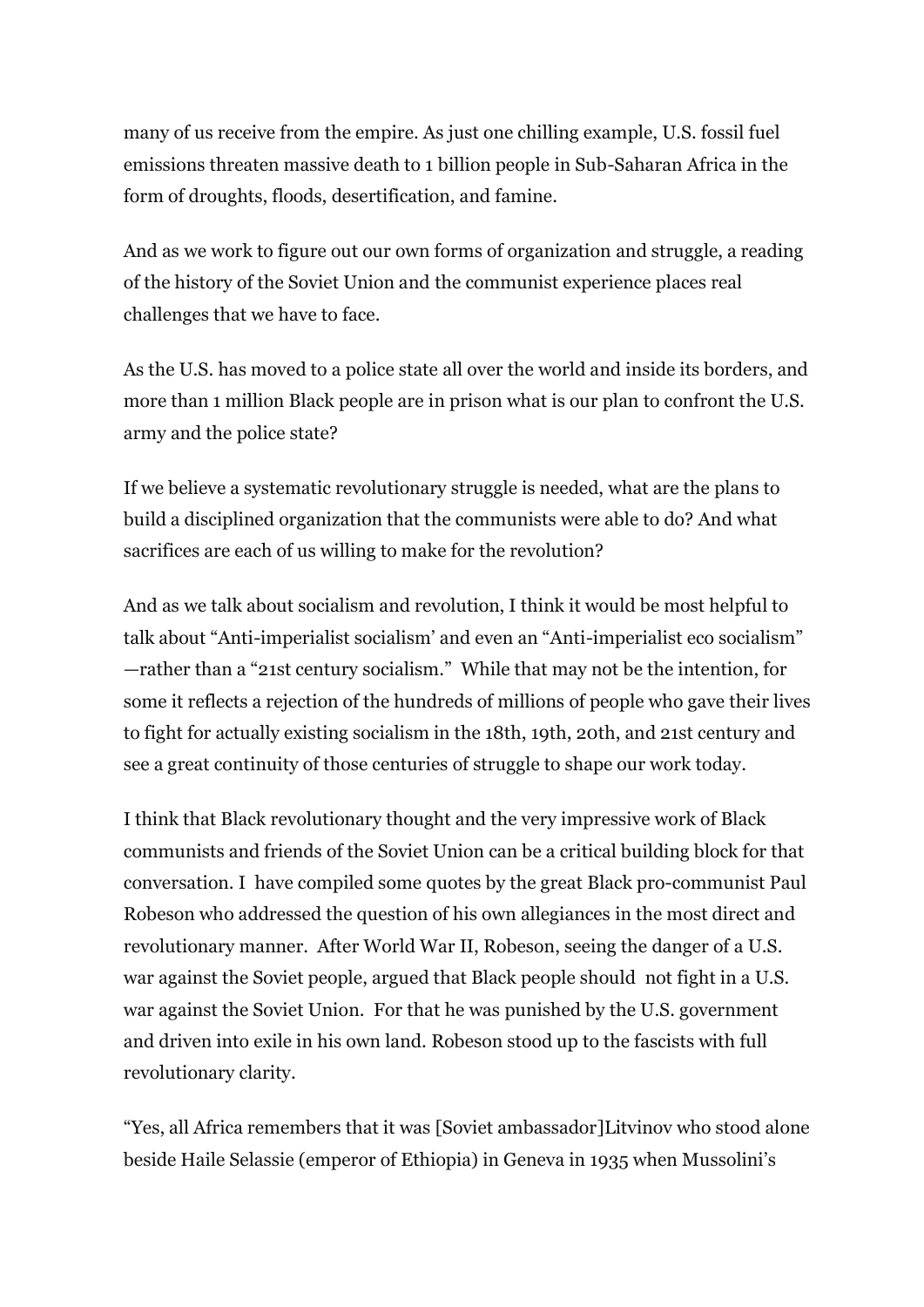sons flew with the blessings of the Pope to drop bombs on Ethiopian women and children. Africa remembers that it was the Soviet Union which fought the attempts of the Smuts to annex Southwest Africa to the slave reservation of the Union of South Africa… if the peoples of the Congo refuse to mine the uranium for the atom bombs made in Jim Crow factories in the United States; if all these peoples demand an end to floggings, an end to the farce of 'trusteeship' in the former Italian colonies…. The Soviet Union is the friend of the African and the West Indian peoples."

"In Russia, I felt for the first time like a full human being. No color prejudice like in Mississippi, no color prejudice like in Washington…My father was a slave, and my people died to build this country, and I am going to stay here, and have a part of it just like you. And no Fascist-minded people will drive me from it. Is that clear?"

"Whatever has happened to Stalin, gentlemen, is a question for the Soviet Union.… You are responsible, and your forebears, for 60 million to 100 million black people dying in the slave ships and on the plantations, and don't ask me about anybody, please.

As we try to rebuild a U.S. New Left at a time of such profound international ecological, spiritual, economic, social, and political crisis I hope that we in the United States study the history of the Russian revolution, and the century of communist parties that it generated, with respect, affection, introspection, selfcriticism, and from there, of course, innovation. It was Dr. King, continuing Robeson's tradition, who spoke out against the U.S. genocidal war in Vietnam, called the communist revolutionaries in Vietnam his brothers and sisters, confronted "the cowardice in my own bosom" for not having spoken out forcefully against the war, and called the U.S. government, "the greatest purveyor of violence in the world."

In that context, I thank the Russian and Soviet people for the great sacrifices they have made to move history forward. On this, the 100th Anniversary of the October Russian Revolution, I want to challenge myself to be a better revolutionary and a better organizer.